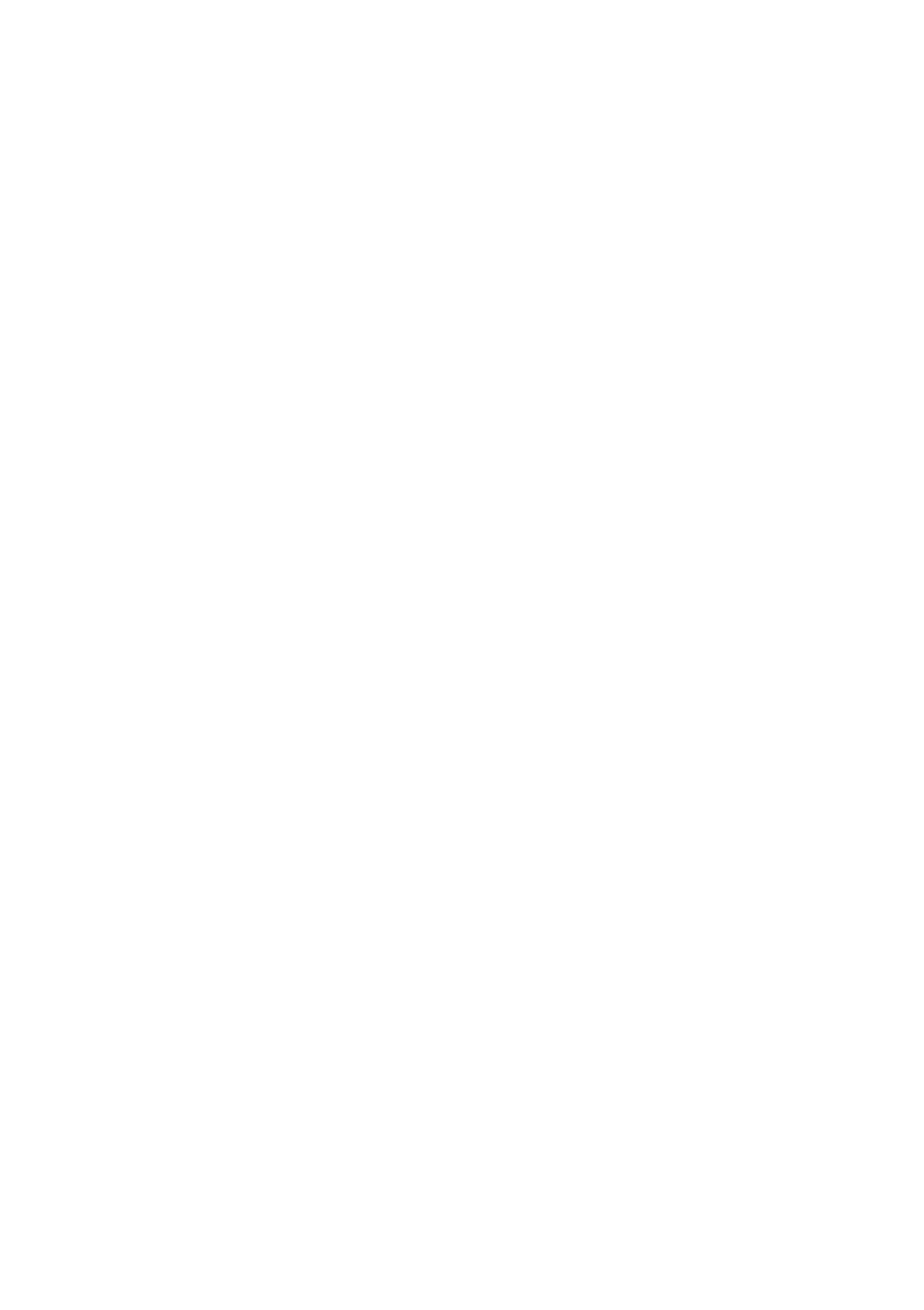# Introduction to Your Policy

Zenith Marque Insurance Services Limited is pleased to welcome you as a customer. Zenith Marque Insurance Services administers your policy on behalf of Zenith Insurance Plc (the Insurer).

This Policy Document is evidence of a legally binding contract of insurance between you (the Insured) and Zenith insurance Plc (the Insurer).

This contract is entered into on the basis that:

- you have taken all reasonable care to answer all questions asked honestly, accurately and to the best of your knowledge; and
- any other information given either verbally or in writing by you or on your behalf at the time you applied for insurance is also complete; and
- the information supplied has been given honestly and to the best of your knowledge and belief.

The information that you have given to us is shown on your signed proposal form, or statement of fact or statement of insurance but will also include further information given either verbally or in writing by you or on your behalf at the time you applied for insurance.

You must read this policy document, the Policy Schedule and the Certificate of Motor Insurance together. The Policy Schedule tells you which sections of the policy apply. Please check all three documents carefully to make certain they give you the cover you want.

We have agreed to insure you against liability loss or damage that may occur within the geographical limits of the policy during any period of insurance for which you have paid, or agreed to pay the premium. The cover we provide is subject to the terms, conditions and exceptions contained in this policy document or in any endorsement applying to this policy document.

Nobody other than you (the Insured) and us (Zenith Insurance Plc) has any rights that they can enforce under this contract except for those rights that they have under road traffic law in any country in which this insurance applies.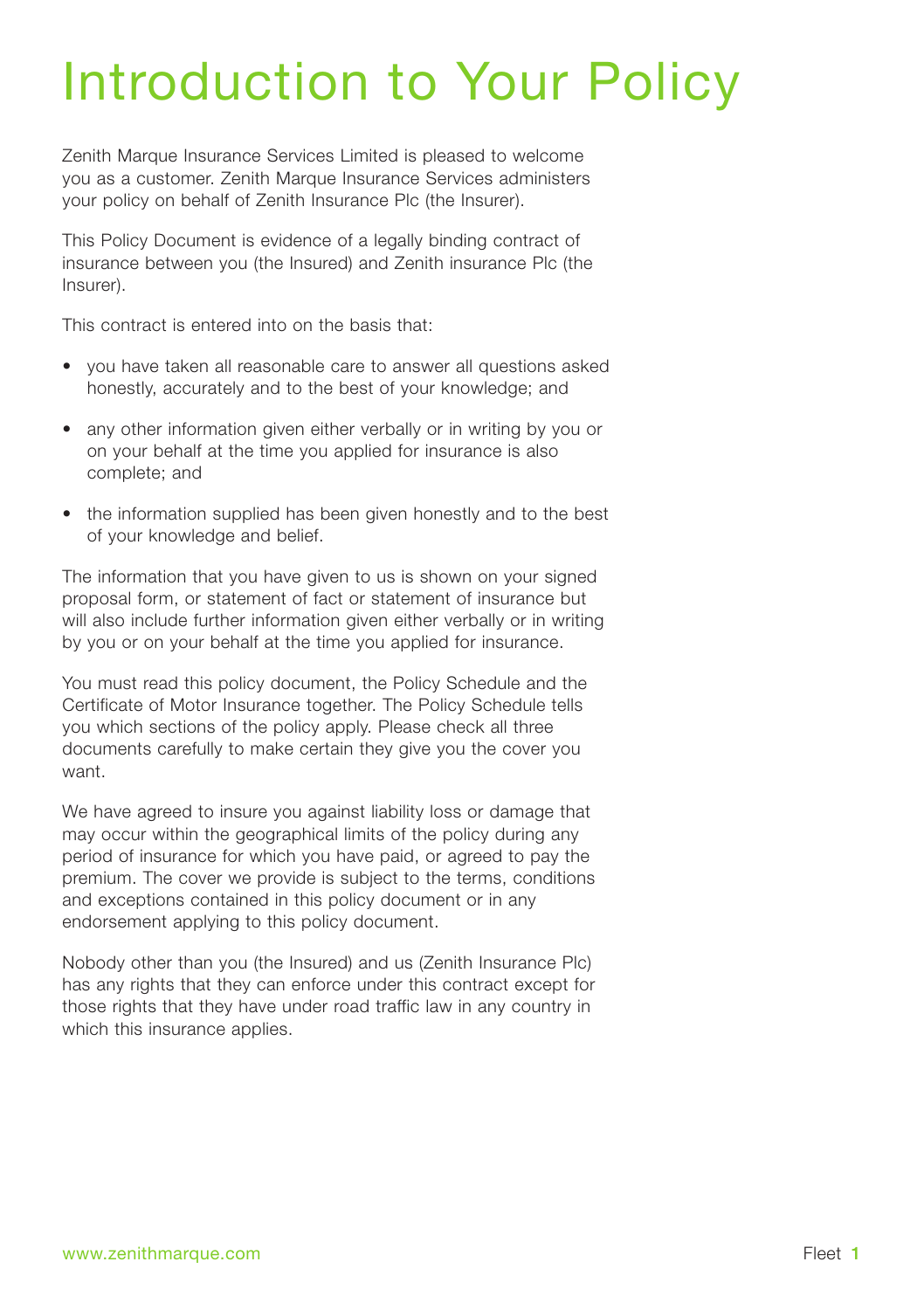Unless specifically agreed otherwise, this insurance shall be subject to English Law.

The terms and conditions of this policy and all other information concerning this insurance are communicated to you in the English language and we undertake to communicate in this language for the duration of the policy.



Gary Humphreys *Underwriting Director Zenith Insurance Plc and/or its co-Insurer QIC Europe Limited.*

Authorised Insurers, registered in Gibraltar No 84085. Registered Office: 846-848, Europort, Gibraltar.

Zenith Insurance plc is regulated by the Gibraltar Financial Services Commission and subject to a limited regulation by the Financial Conduct Authority and the Prudential Regulation Authority in respect of underwriting business in the UK (No. 211787).

Zenith Insurance Plc is a member of the Association of British Insurers.

QIC Europe Limited, registered in Malta with registered address at No. 7, 4th Floor, Block C, Skyway Offices, 179 Marina Street, Pieta, PTA 9042, Malta.

QIC Europe Limited is authorised and regulated by the Malta Financial Services Authority (MFSA) to carry on general insurance business in terms of the Malta Insurance Business Act, 1998 and subject to limited regulation by the UK Financial Conduct Authority and the Prudential Regulation Authority in respect of underwriting business in the UK (No. 659521).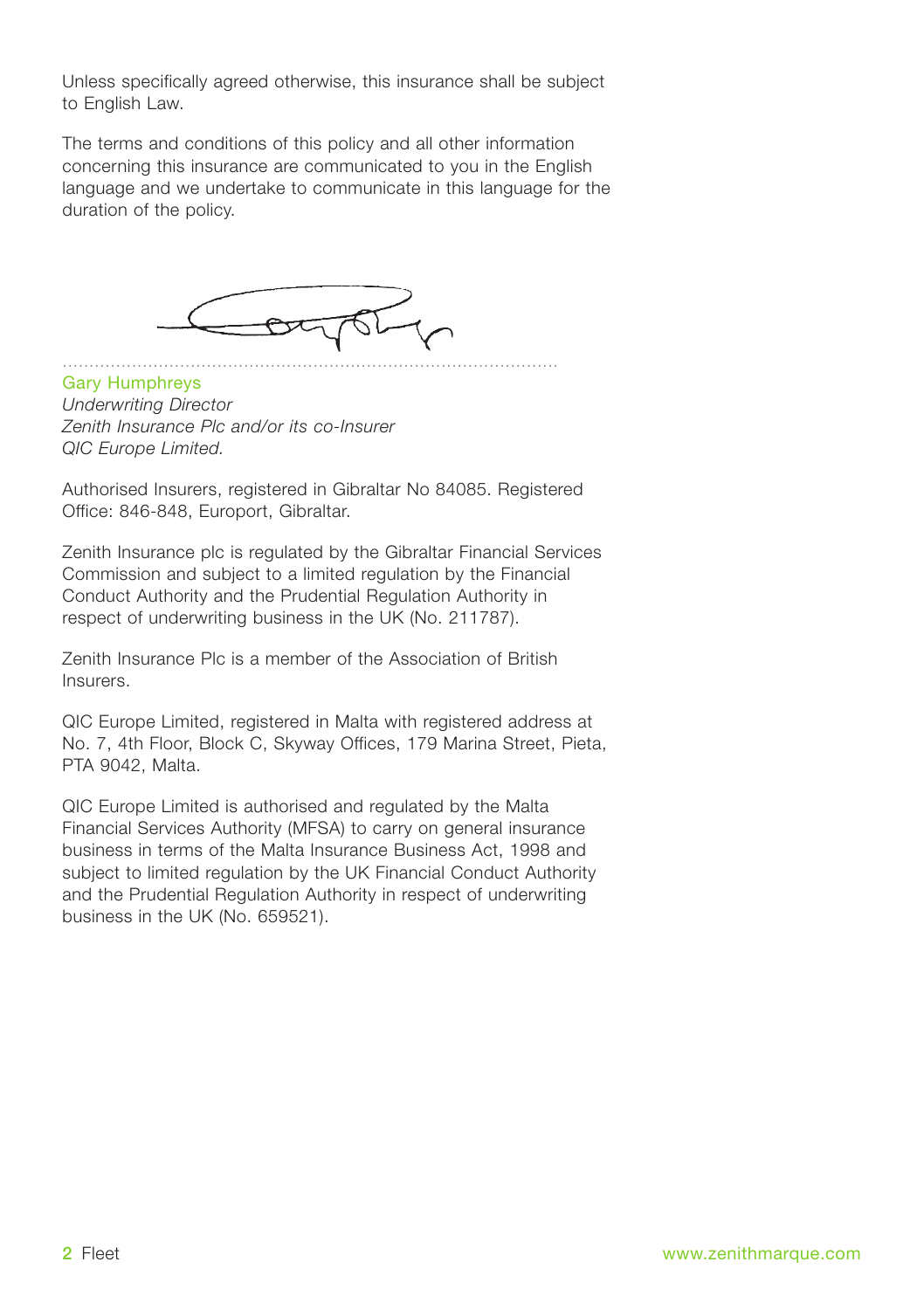## Several Liabilities Notice

The obligations of Zenith Insurance Plc and its co-insurers under contracts of insurance to which they subscribe are several and not joint and are limited solely to the extent of each insurer's individual subscription. If one of the insurers does not for any reason satisfy all or part of its obligations the other insurers will not be responsible for the defaulting insurer's obligations.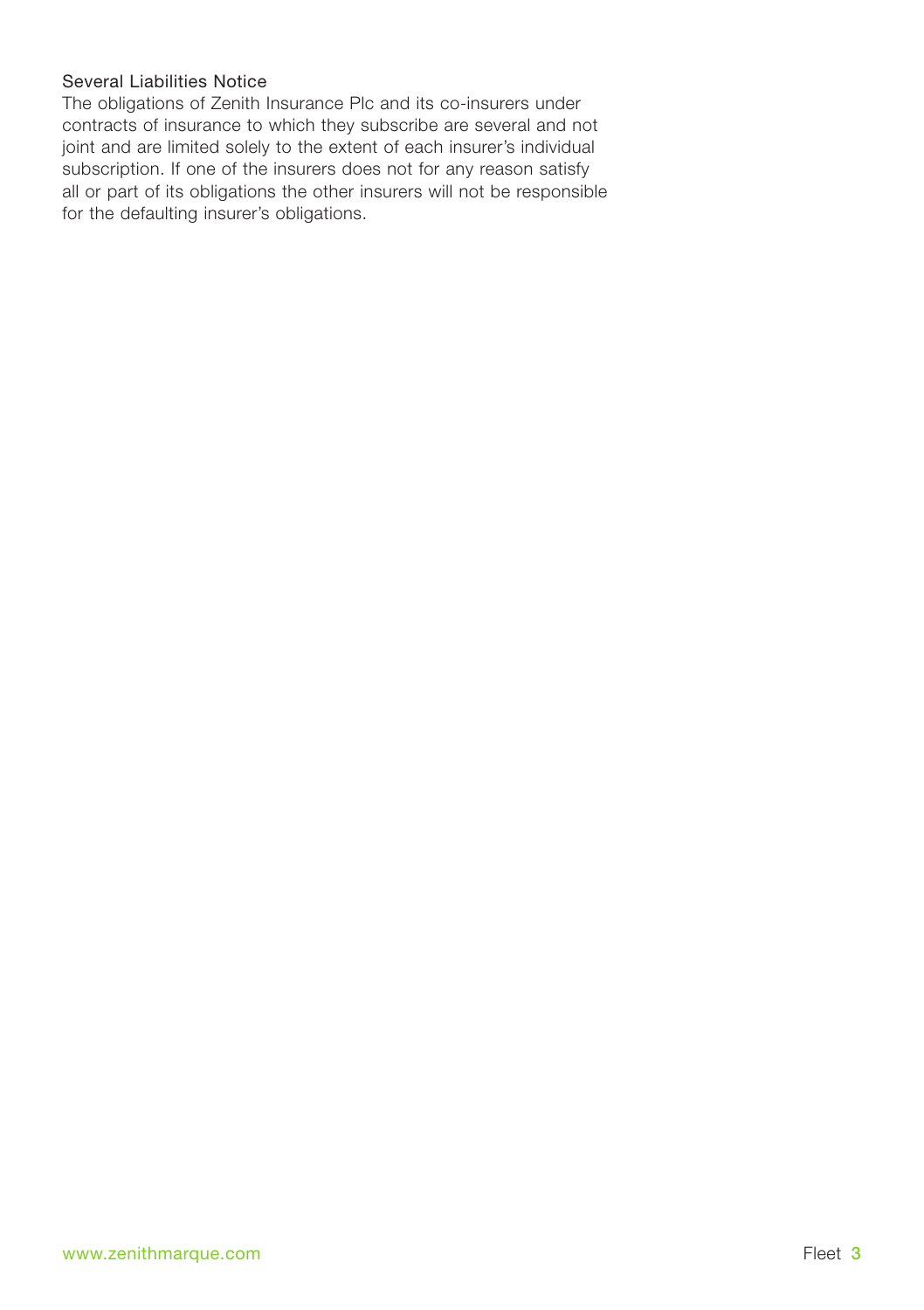## Index in page order

| Definitions        |  |
|--------------------|--|
| Insurance provided |  |
| Section 1          |  |
|                    |  |
| Section 2          |  |
| Section 3          |  |
| Section 4          |  |
| Section 5          |  |
| Section 6          |  |
| Section 7          |  |
| Section 8          |  |
| Section 9          |  |
| Section 10         |  |
| Section 11         |  |
| Section 12         |  |
| Section 13         |  |
| General exceptions |  |
| General conditions |  |
| Customer care      |  |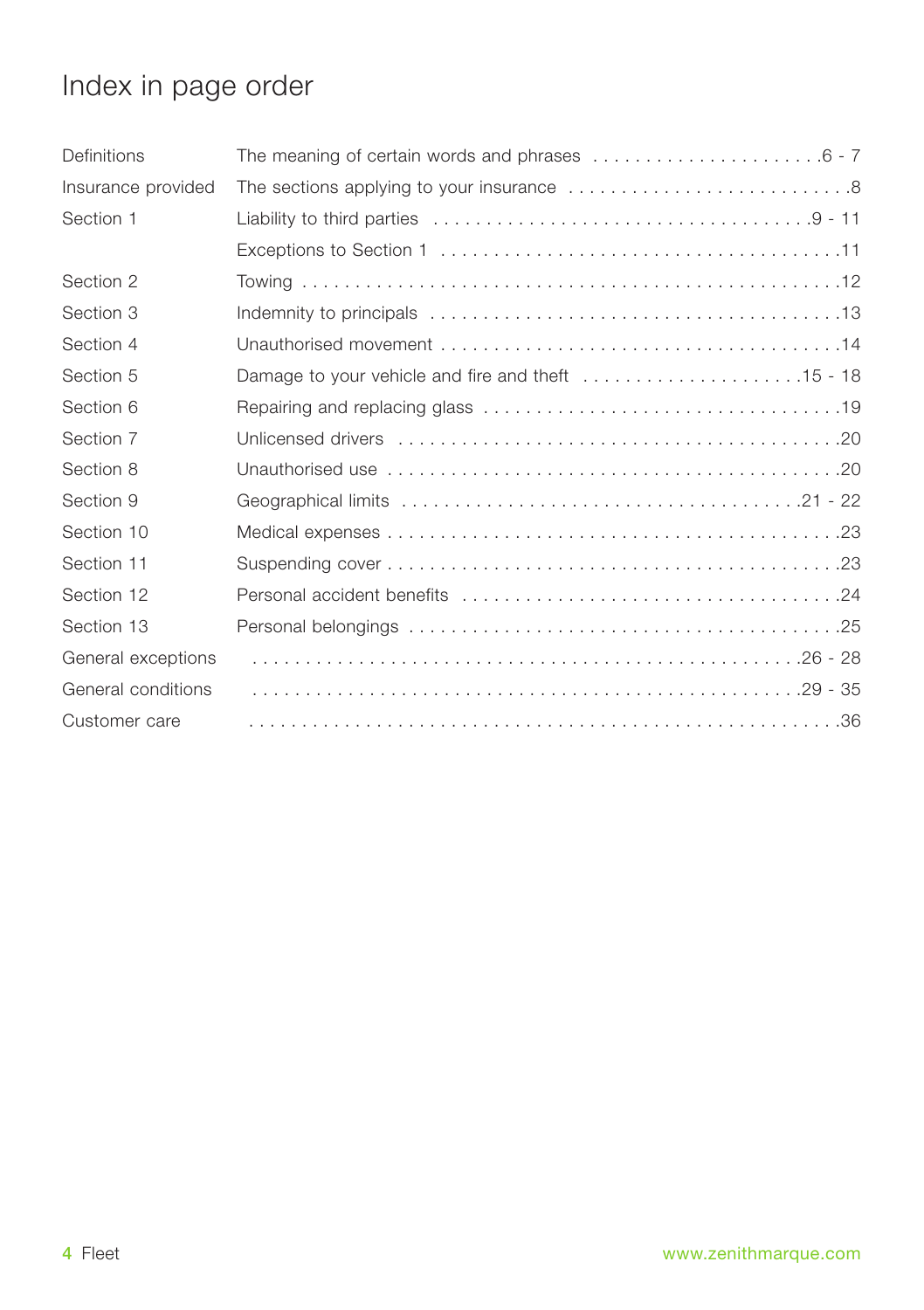## Index in alphabetical order

| Dnauthorised use entertainment and the control of the control of the control of the control of the control of t |
|-----------------------------------------------------------------------------------------------------------------|
|                                                                                                                 |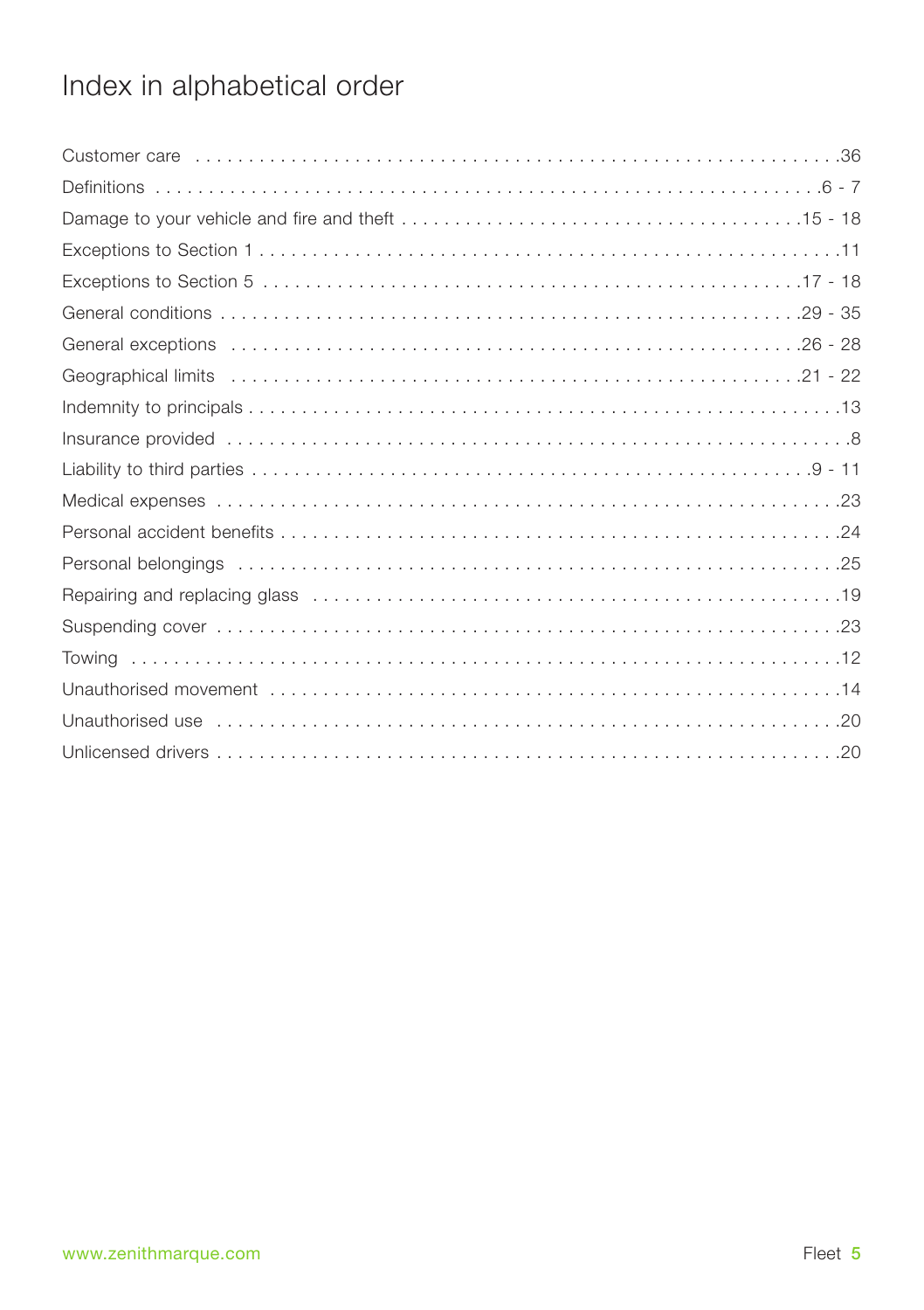## Definitions

### Certificate of motor insurance

The legal document which is evidence that you have the insurance needed by law, describes your vehicle, who may drive it and the purposes for which it may be used.

### Coach

Any passenger carrying motor vehicle authorised to carry more than sixteen passengers.

### Consent / Authority / Authorised / Permission

Agreement granted by an appropriate person for an event to take place, when such agreement is given before the event takes place.

### Customer, Commercial

A customer who is not a retail customer.

### Customer, Retail

An individual who is acting for purposes which are outside his trade, business or profession.

## Endorsement

A change in the terms of your insurance. An endorsement does not apply unless the number appears on your schedule.

### Excess

The amount you have to pay towards any claim under this insurance.

### Goods carrying vehicle

Any motor vehicle manufactured and used for the carriage of goods.

### Indemnity

A legal principle applying to this insurance which provides that a person sustaining a loss is placed as near as is possible in the same financial position after the loss as was occupied immediately before the loss.

### Market value

The estimated market value of your vehicle had it been placed on the open market immediately preceding the loss or damage. The assessment of market value will be made on the basis that the vehicle is offered for sale in similar circumstances as applied immediately preceding the purchase by you. For example, if the vehicle was purchased privately, we will settle at the private sale price.

### Minibus

Any passenger carrying motor vehicle with more than eight but not more than sixteen passenger seats.

### Motor car

Any private passenger carrying motor vehicle with not more than eight passenger seats.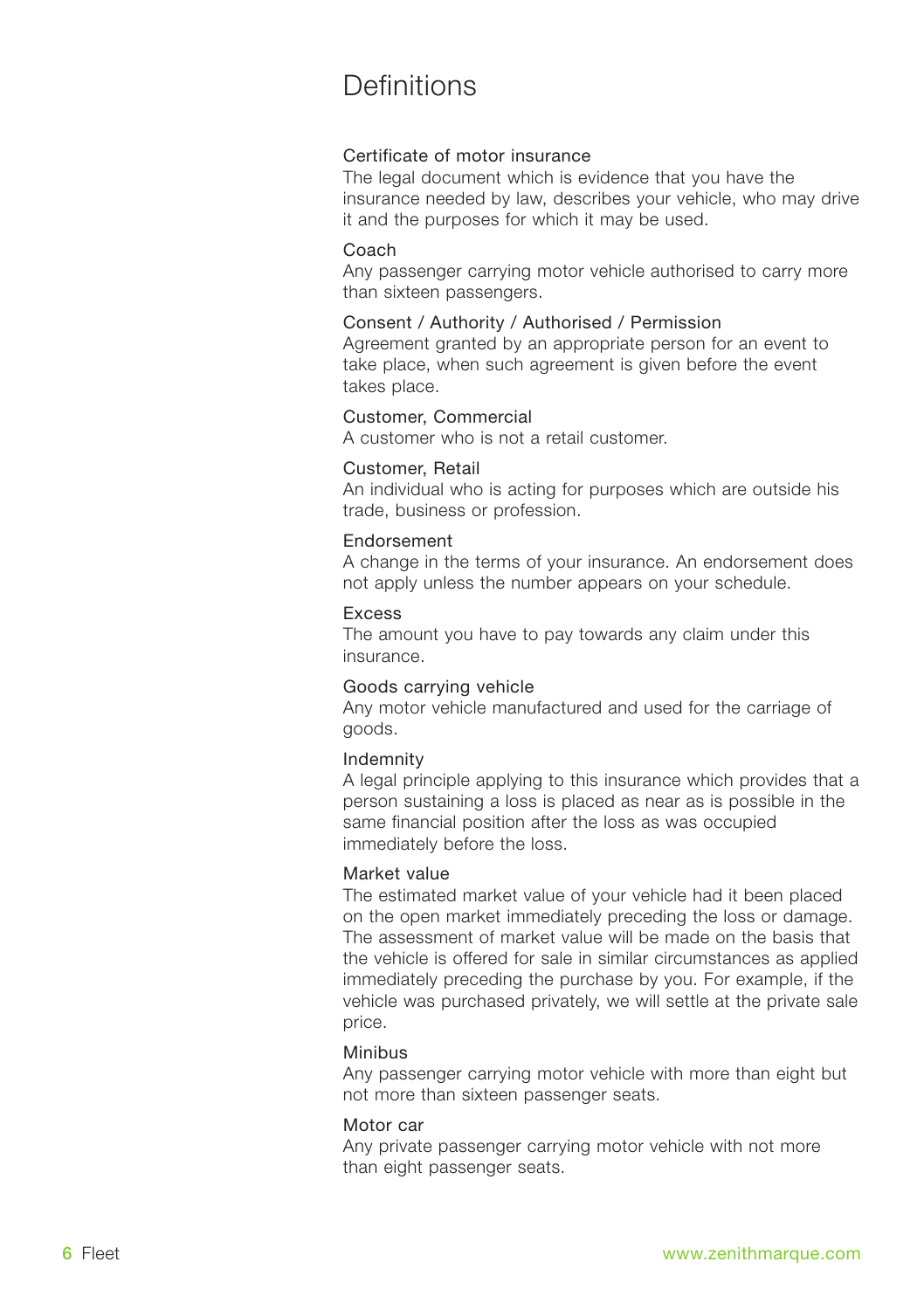## Definitions (continued)

### Motor cycle

Any motor cycle, moped or motor cycle and sidecar.

### Period of insurance

The length of time covered by this insurance as shown on the schedule.

### **Principal**

Any person, company, partnership or firm with which you have entered into a contract for the execution of work or services.

### Public and/or private hire vehicle

Any passenger carrying motor vehicle with not more than eight passenger seats and licensed for the carriage of passengers for hire or reward.

## Schedule

The document giving details of you (the policyholder).

### Sound reproduction and communications equipment Permanently fitted radios, televisions, DVDs, navigation equipment, security devices, cassette and compact disc players, citizens band radios and telecommunications equipment. Portable items, cassette tapes and compact discs are not included in this definition.

### Special type

Any motor vehicle constructed to operate primarily as a tool and not designed for the carriage of goods or passengers.

## Terrorism

Any action which contravenes the Terrorism Act 2006.

### The Insurer

Zenith Insurance Plc and/or its co-insurers whose name and addresses are available on request.

### The policyholder, the insured, you, your

The person, company, partnership or firm named in the certificate of motor insurance and the schedule.

### Trailer

Any trailer or agricultural or forestry implement or machine which is properly constructed to be towed by a motor vehicle.

### Unattended

When you or any passengers are not sitting in your vehicle.

### We, us, our

The Insurer.

## Your vehicle

Any vehicle shown on the schedule with its fitted accessories and spare parts.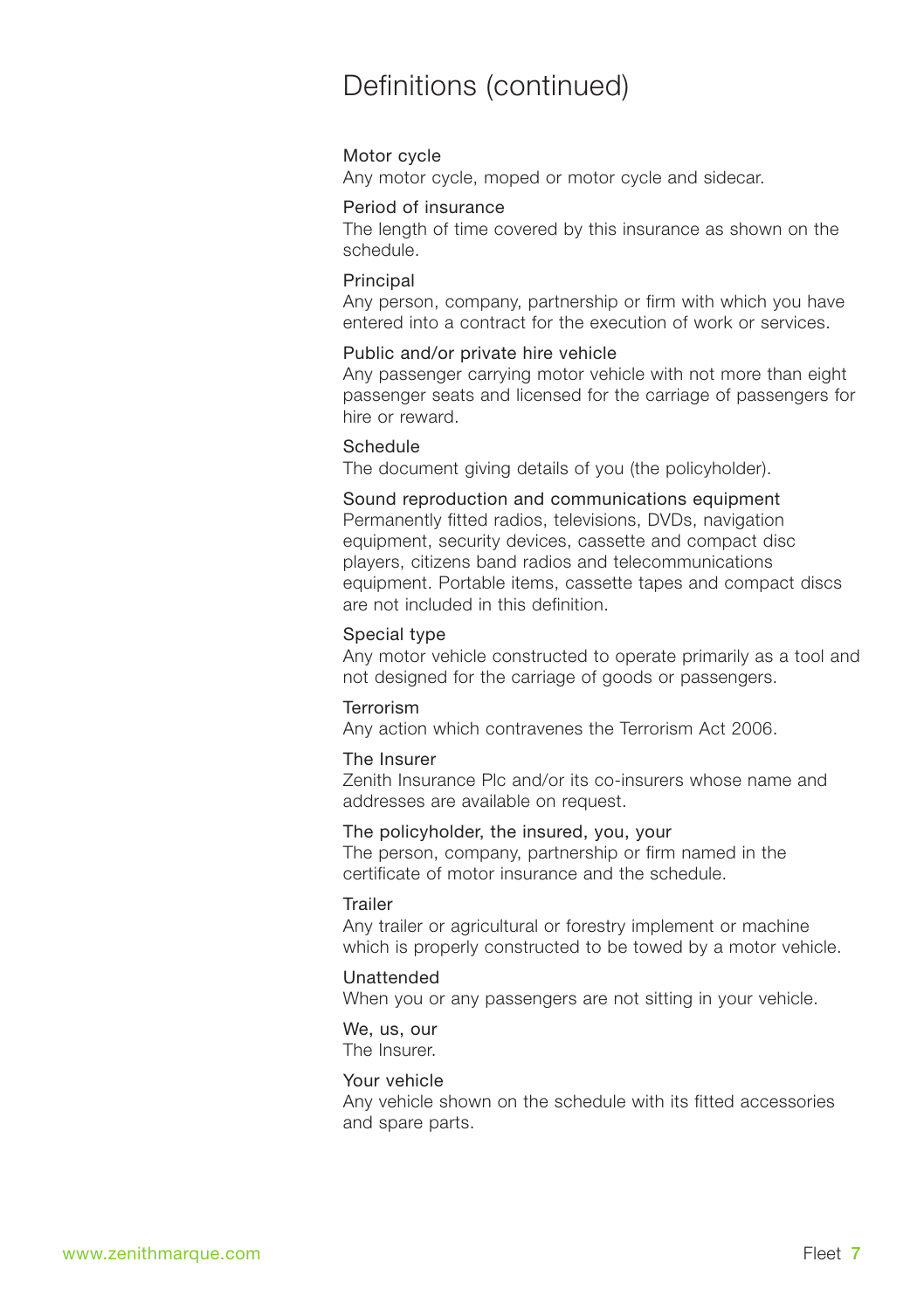## Insurance provided

The level of cover provided by this insurance is shown on your schedule. The sections of this document that apply for each level of cover are as shown below. Cover is subject to any endorsement shown on your schedule.

- 1 Comprehensive All sections of this insurance document apply.
- 2 Third party fire and theft Sections 1, 2, 3, 4, 5, 7, 8, 9, 11 (Cover provided under section 5 applies only to loss by theft or damage by fire, theft or attempted theft.
- 3 Third party only Sections 1, 2, 3, 4, 7, 8, 9.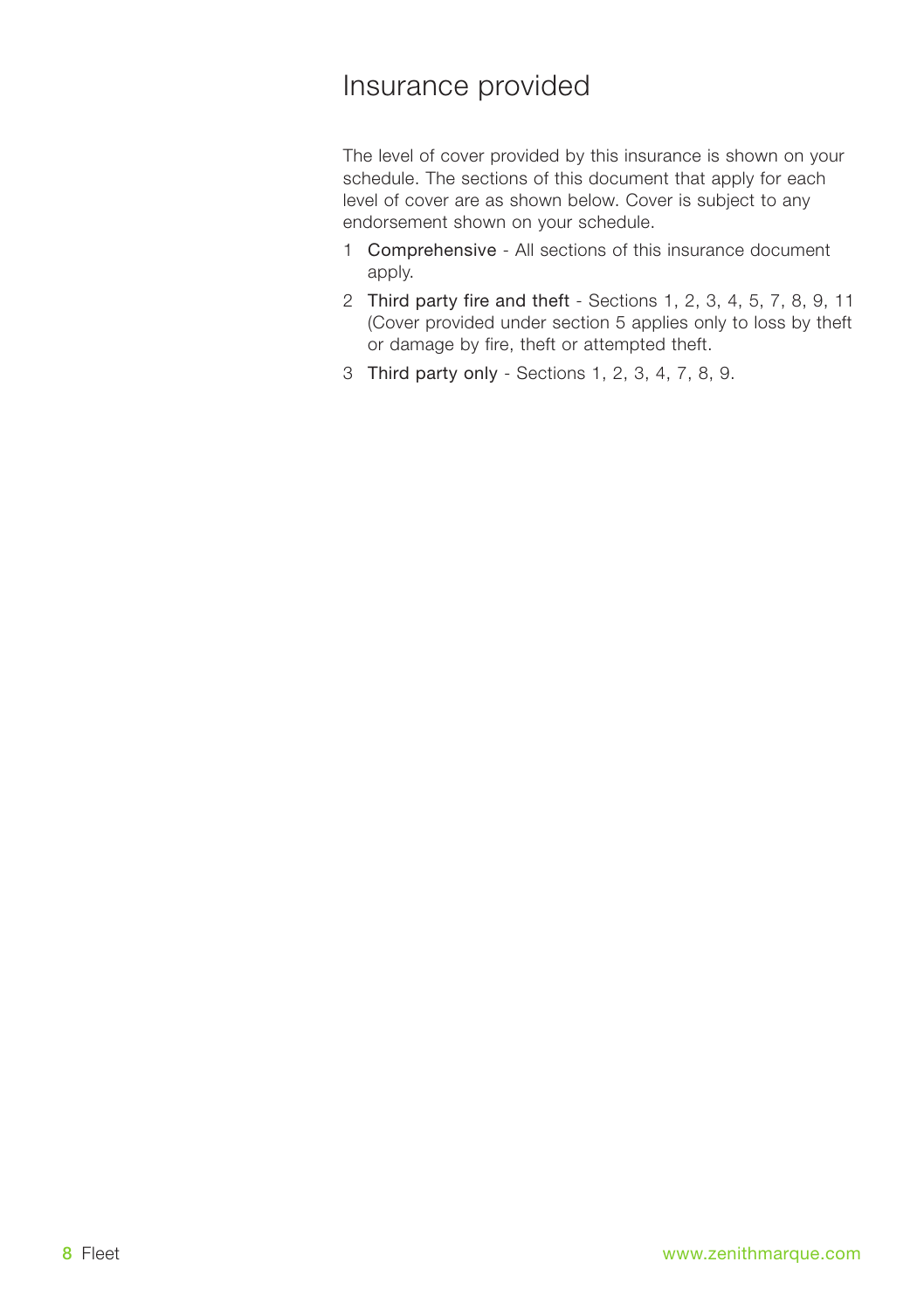## Section 1 **Liability to third parties**

## What we cover

### Your liability while using your vehicle

We will cover any payment that legally has to be made by you for:

- for death of or bodily injury to any person; and
- for damage to property

as the result of an accident involving your vehicle including loading or unloading.

We will not pay more than £20,000,000 in respect of motor cars or £5,000,000 in respect of any other vehicle for damage to property for any one claim or series of claims arising out of one cause. These limits will include all losses (whether caused directly or indirectly) and all legal costs following damage to property.

## Liability of others while using your vehicle

In the same way as you are insured we will indemnify

- any person using or driving your vehicle with your permission as long as such person or use is included on your certificate of motor insurance;
- at your request the owner of your vehicle if this is someone other than you;
- at your request any passenger travelling in, or getting into or out of your vehicle; and
- the legal representatives of any person insured under this section in the event of his or her death.

### Contingent liability

In the same way as we insure your vehicle under this section we will also insure you when, without your knowledge or consent. your employee is using a vehicle other than your vehicle for your business, but we will not insure you if there is any other insurance covering the same liability.

### Legal costs

If we think it necessary, we will pay

- costs and expenses incurred; and
- solicitors' fees for representation at a Coroner's Inquest or Fatal Accident Inquiry or for defending any prosecution in a Court of Summary Jurisdiction

in connection with any event which might be the subject of a claim under this section.

Liability to third parties continued on the next page.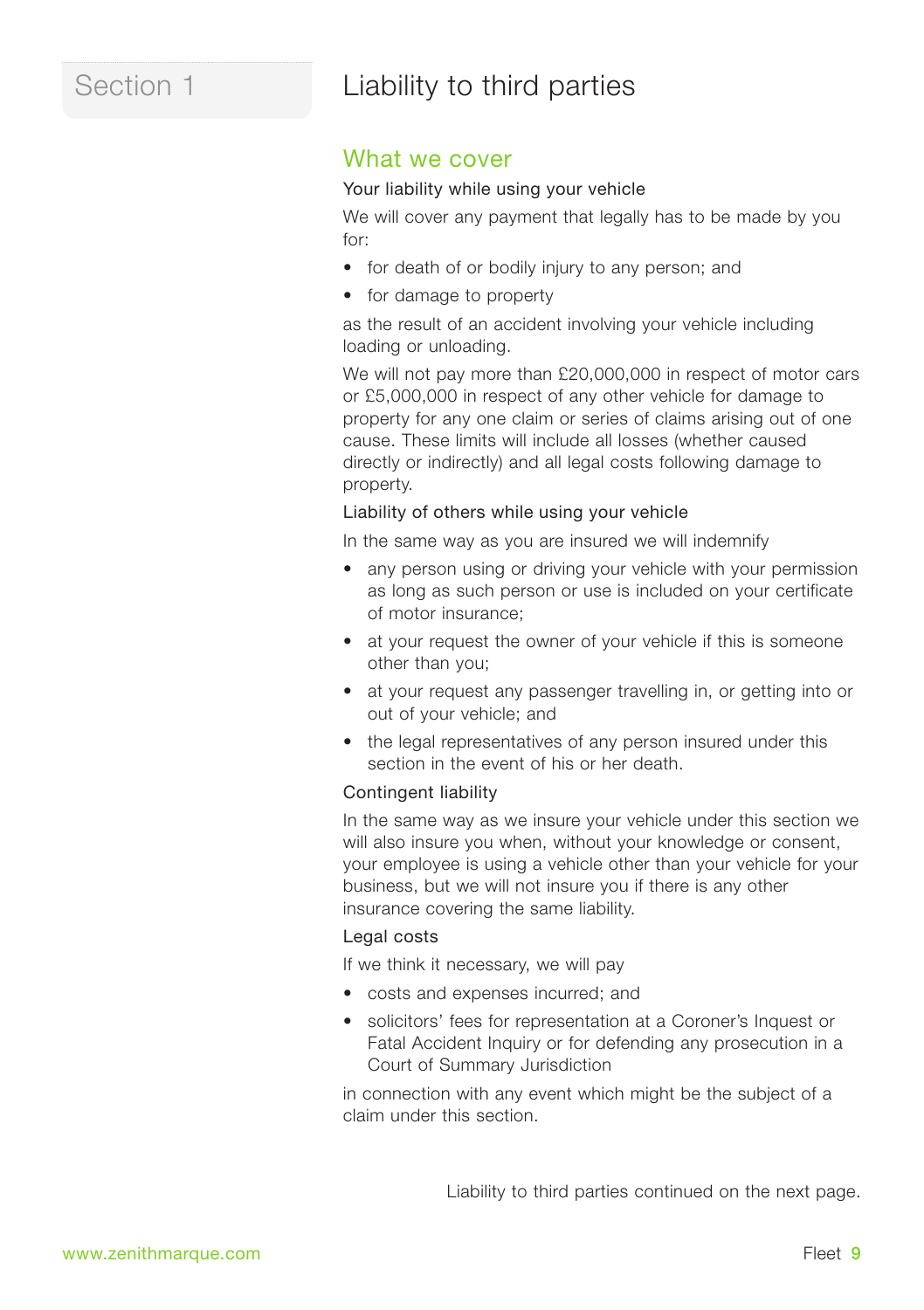## Section 1 **Liability to third parties (continued)**

In addition, we may provide a legal representative to advise and represent anyone covered under this section if proceedings are taken out against that person for manslaughter (including costs arising from you being prosecuted under the Corporate Manslaughter and Corporate Homicide Act 2007 where cover is limited to £5 million in relation to any one claim or series of claims arising from one cause) or causing death by dangerous or careless/inconsiderate driving.

## Cross liabilities

The insured named in the schedule and each associated and/or subsidiary company shall be deemed third parties to one another in respect of claims under this section of your insurance document.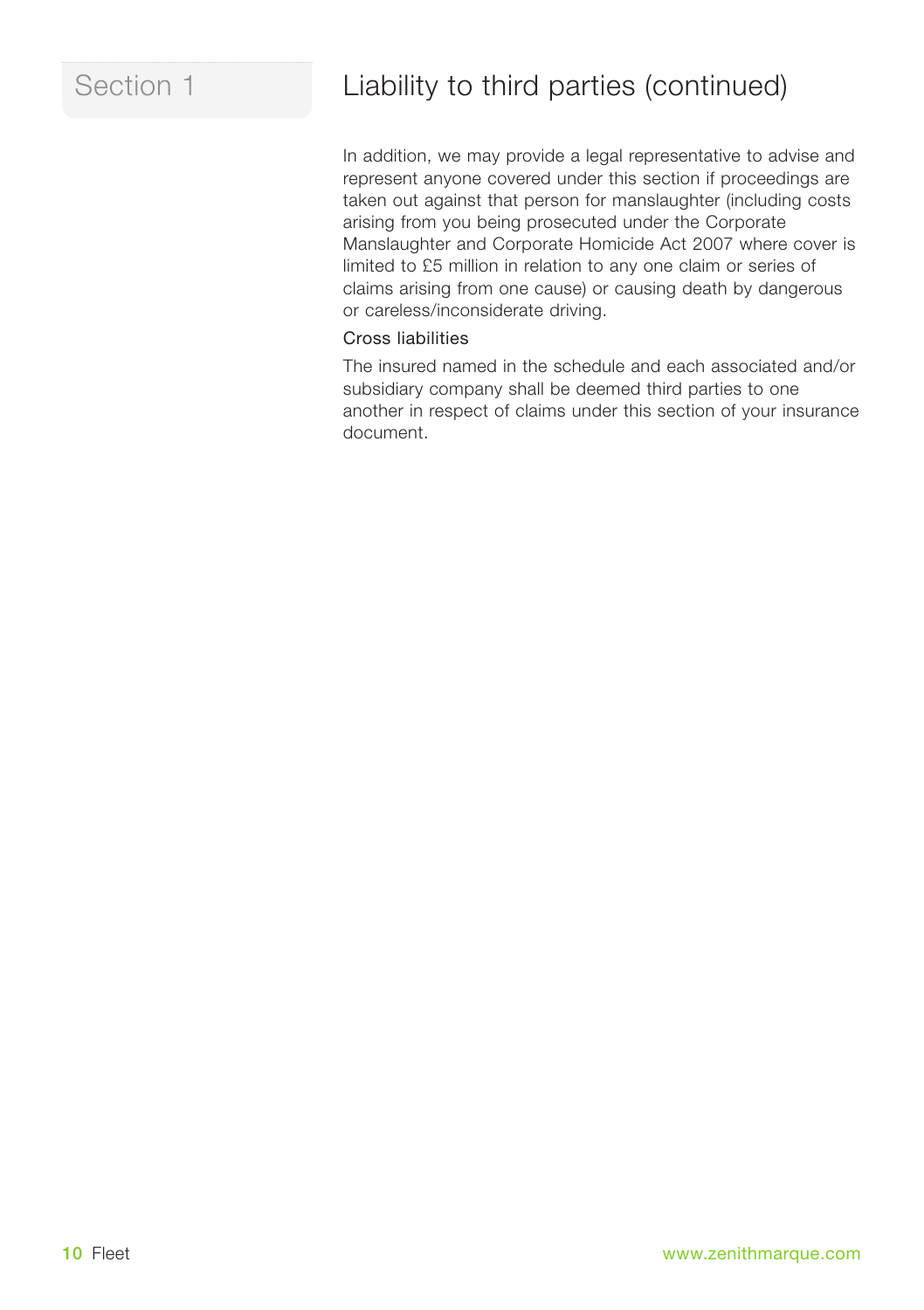## Section 1 **Exceptions to section 1**

## What we do not cover

- A Any person claiming but not driving if, to the knowledge of that person, the driver does not hold a licence to drive your vehicle unless the driver has held and is not disqualified from holding or obtaining such a licence.
- B Liability incurred by anyone who is insured against the same liability under any other insurance.
- C Loss of or damage to your vehicle (or any other vehicle covered by this insurance for contingent liability).
- D Loss of use of your vehicle or any subsequent loss caused directly or indirectly by the event which led to your claim.
- E Loss of or damage to:
	- 1 any property or animal belonging to or in the care of any person insured under this section of this insurance document; or
	- 2 any property or animal being conveyed in or loaded onto or unloaded from the insured vehicle or any other vehicle covered for contingent liability.
- F Loss of use or any other loss caused directly or indirectly by the event which led to your claim.
- G Death, injury or damage occurring beyond the limits of any carriageway or thoroughfare caused or arising in connection with the loading or unloading of your vehicle.
- H Death of or injury to any person during the course of their employment, except for the cover we must provide under the Road Traffic Acts or any other legislation applicable to motor insurance.
- I Legal costs which are covered under any other insurance policy.
- J Exemplary, aggravated or punitive damages.
- K Any result of terrorism other than to meet the requirements of the Road Traffic Acts or any other legislation applicable to Motor Insurance.
- L Any fines or penalties imposed as a consequence of a prosecution under the Corporate Manslaughter and Corporate Homicide Act 2007 or any prosecution costs.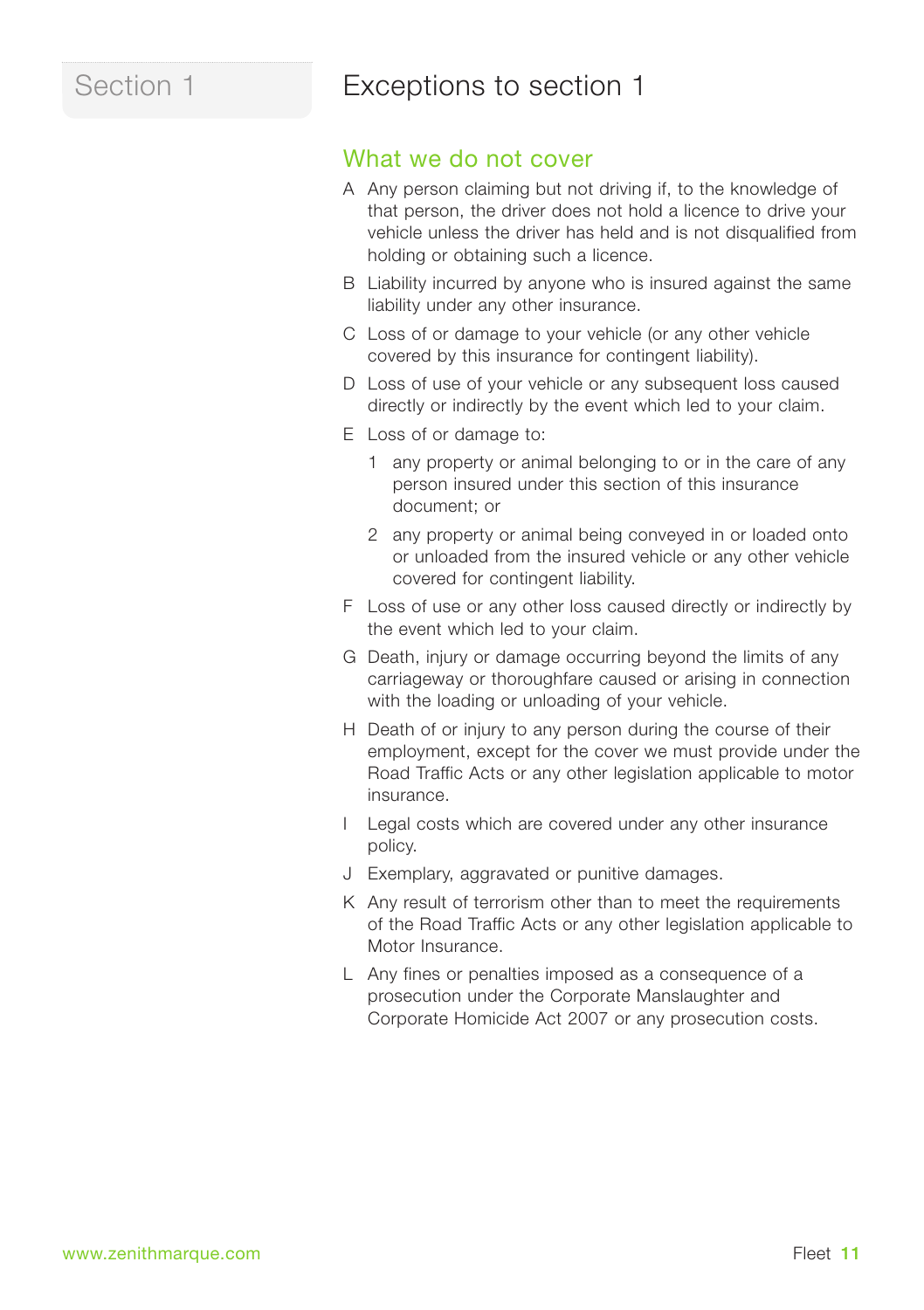## Section 2 Towing

## What we cover

We will extend Section 1 of your insurance to provide cover while your vehicle is towing a trailer or broken down vehicle (as allowed by law) which must be attached securely to your vehicle in line with the manufacturer's recommendations.

## What we do not cover

We will not pay under this section

- A Damage or loss to the towed trailer or broken down vehicle.
- B Damage or loss of any property being carried in or on the trailer or broken down vehicle.
- C A trailer or broken down vehicle being towed for hire and reward.
- D Towing more trailers than the number allowed by law.
- E Towing more than one broken down vehicle.
- F Any damage or liability incurred in respect of trailers unattached at the time of damage or loss (except where they have become temporarily unattached during the course of the journey).
- G We will not make any payment in relation to the death or injury to any person travelling in a vehicle you are towing unless that vehicle is being towed because it has broken down, other than where we are required to under the Road Traffic Acts or any other legislation applicable to motor insurance.
- H We will not make any payment in relation to the death or injury to any person travelling in or on a trailer or caravan you are towing other than where we are required to under the Road Traffic Acts or any other legislation applicable to motor insurance.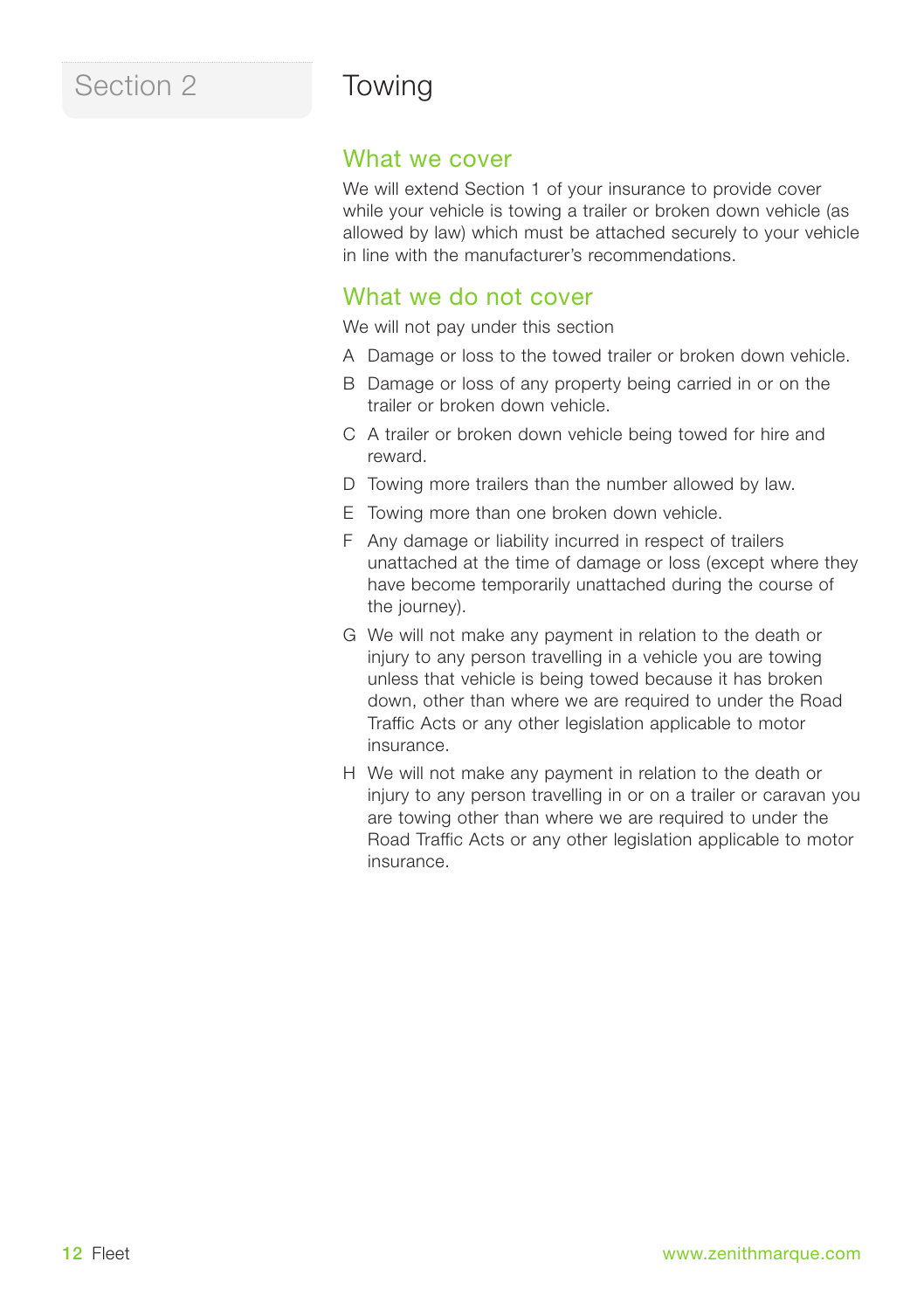## Section 3 **Indemnity to principals**

## What we cover

In the same terms in which we insure you in section 1 of this insurance document, we will extend cover to include any liability assumed by you in connection with your vehicle under any contract with a principal.

## What we do not cover

We will not pay under this section

- A if we do not have full control over the conduct of any claim which occurs;
- B for death or injury to any employee of the principal during the course of their employment except for the cover we must provide under the Road Traffic Acts or any other legislation applicable to motor insurance;
- C for any liability which attaches to the principal by virtue of an agreement which would not have attached in the absence of such agreement;
- D for any liability resulting from the negligence of any person other than you, or your business partner, director or employee; or
- E where a principal is entitled to indemnity under any other insurance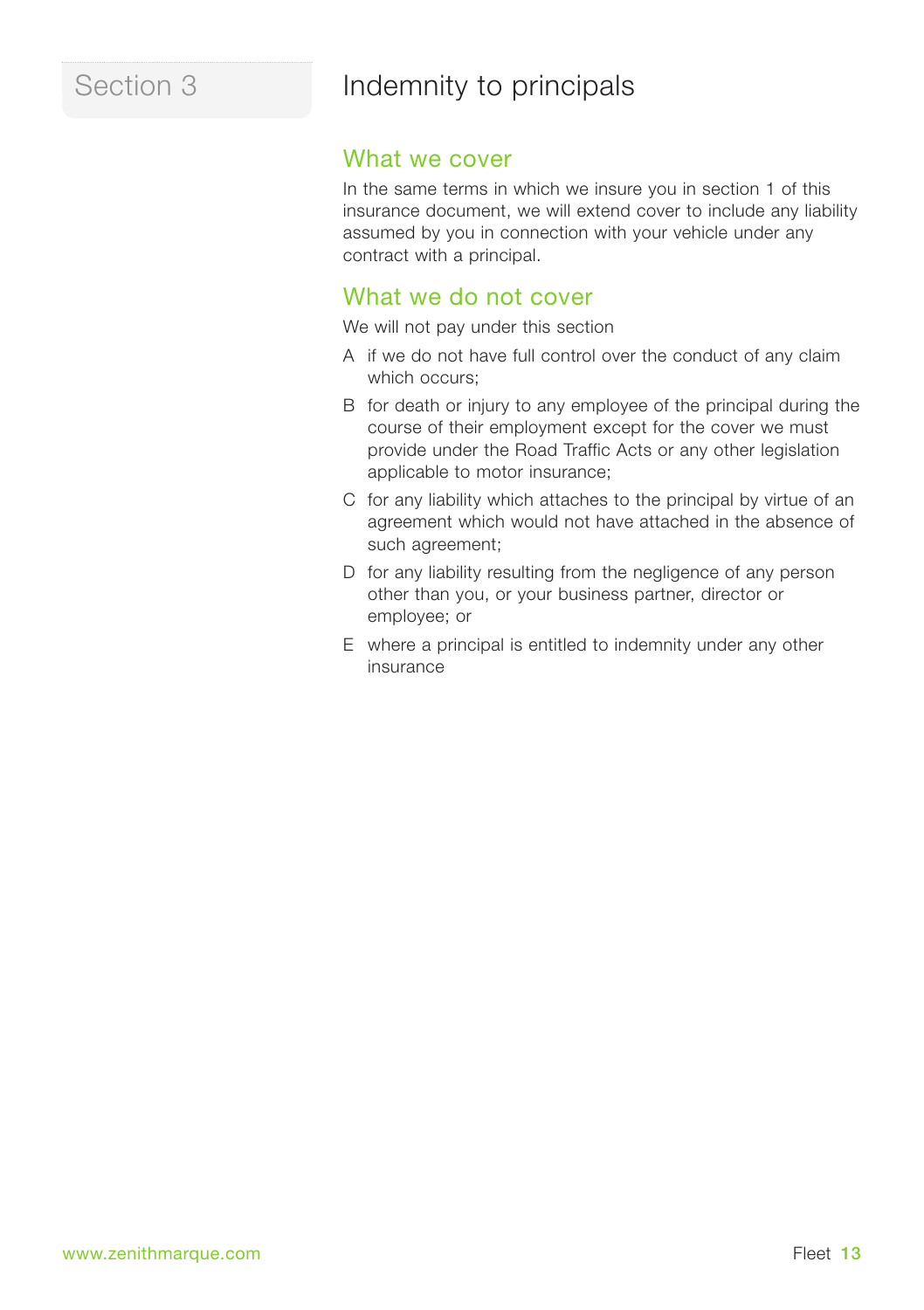## Section 4 **Unauthorised movement**

## What we cover

In the same terms as we insure you under section 1 of this insurance document, we will extend

cover to include liability arising out of the moving aside, without the authority of the owner, an obstructing vehicle if the position of this vehicle prevents the legitimate passage or the loading or unloading of your vehicle.

This section only applies while the obstructing vehicle is being driven by you, or your business partner, director or employee.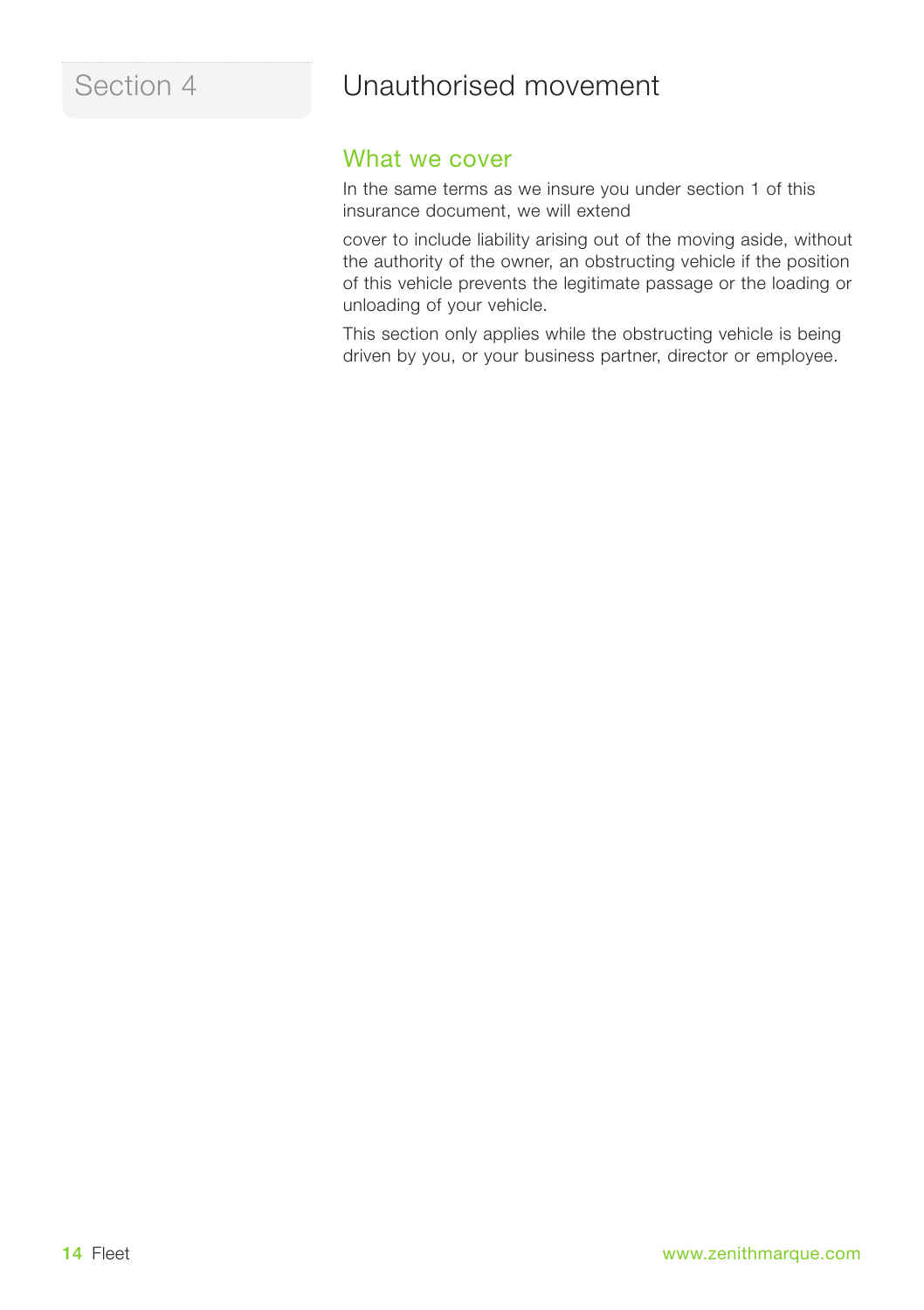## Section 5

## Damage to your vehicle and fire and theft

## What we cover

If your vehicle is damaged or lost by theft we will at our option

- repair or replace it: or
- pay you an amount of cash.

Loss or damage more specifically covered under section 6 of this insurance document is excluded.

## The most we will pay

If your vehicle was

- first registered from new in the United Kingdom; and
- originally supplied by the manufacturer's officially approved United Kingdom dealership

the most we will pay will be its insured value, the amount shown on your purchase receipt for your vehicle, or market value at the time of damage, whichever is the lowest amount subject to a maximum vehicle value of £100,000 unless agreed and authorised by underwriters and endorsed on your policy.

If your vehicle was not originally supplied as new by the manufacturer's officially approved United Kingdom dealership, the most we will pay will be

- the insured value; or
- the amount shown on your purchase receipt for your vehicle: or
- the market value of the manufacturer's United Kingdom model with the nearest equivalent specification

whichever is the lowest amount subject to a maximum vehicle value of £100,000.

If your vehicle is under a lease agreement the most we will pay is the written down value or the market value whichever is the lesser.

## Theft of keys

If the keys or lock transmitter for your vehicle are stolen we will pay for the cost of replacing

- the door locks and/or boot lock; or
- the ignition/steering lock; or
- the lock transmitter and central locking interface

We will also pay for the cost of re-coding or if necessary replacing any alarm system used in connection with your vehicle.

Damage to your vehicle and fire and theft continued on the next page.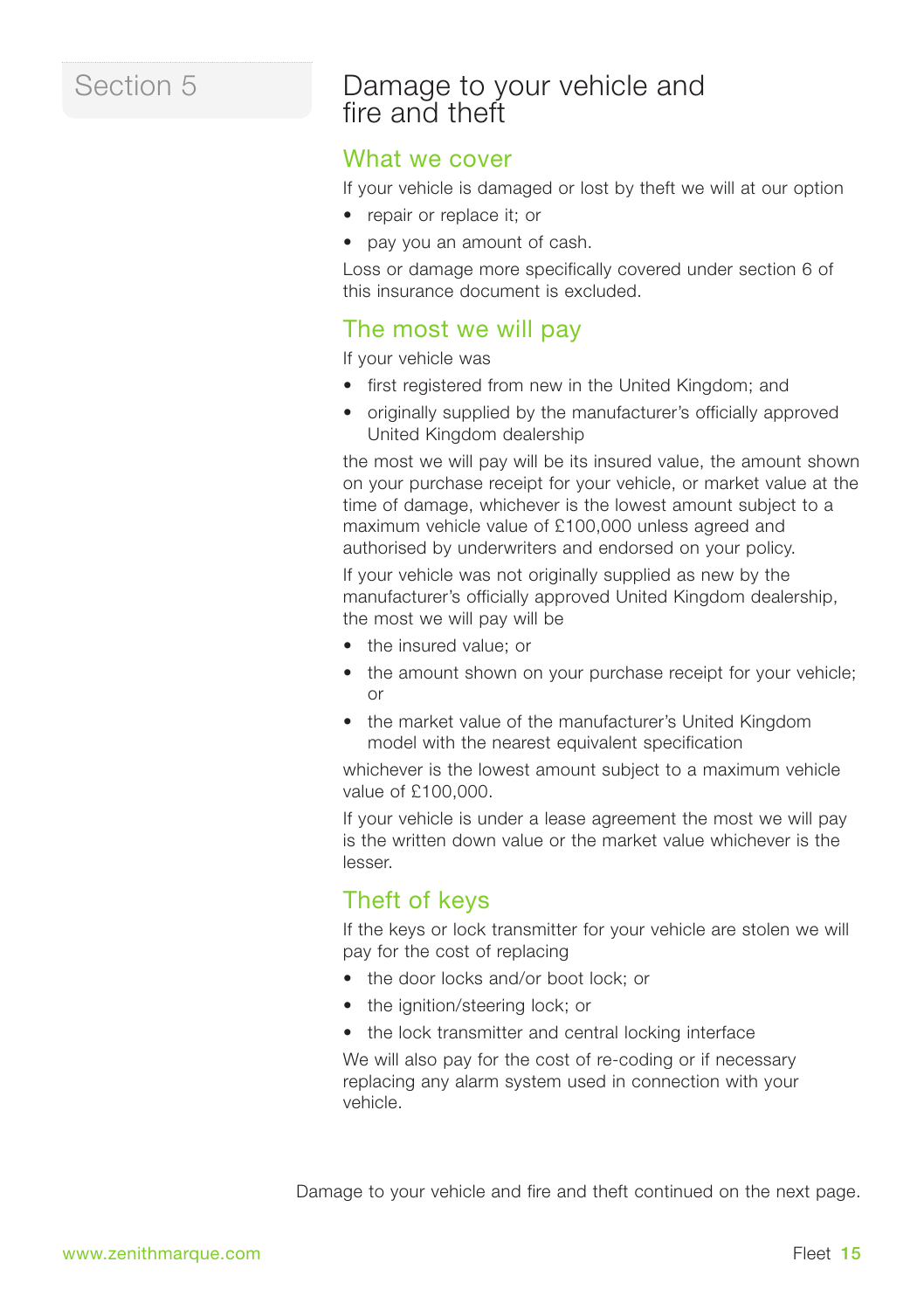## Section 5

## Damage to your vehicle and fire and theft (continued)

The total amount payable as a result of the theft of keys or lock transmitter will be limited to a maximum of £1,000 any one incident for each of your vehicles.

## New motor car replacement

If within one year of first registration as new any motor car which is purchased new by you and is owned by you or held by you from new under a hire purchase agreement and insured for damage or loss by theft is

- lost by theft and not recovered; or
- damaged to the extent that the cost of repairs will exceed 60% of the manufacturer's recommended retail price plus taxes immediately prior to such damage and the claim is settled as a total loss

we will pay for the cost of purchasing a new replacement motor car of the same make and model provided that

- A the policyholder requests it;
- B any other interested party known to us consents;
- C such a replacement is available; and
- D your vehicle was first registered from new in the United Kingdom.

## **Excess**

You are responsible for paying the first part of each claim under this section in accordance with the amount(s) shown on your schedule. The amounts shown on the schedule apply to each vehicle which is subject to a claim under this policy.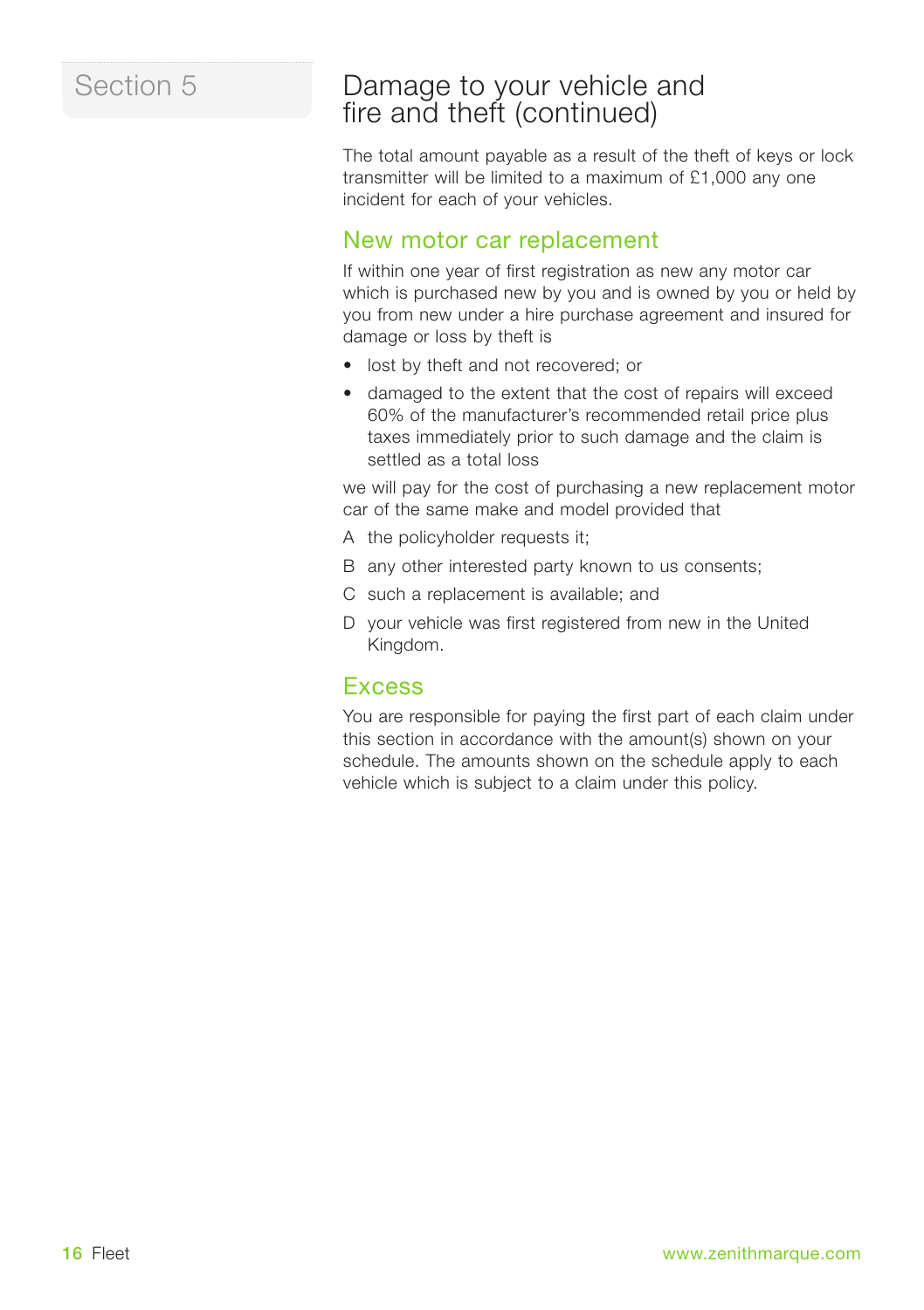## Section 5 **Exceptions to section 5**

## What we do not cover under section 5

- A Any claim for more than £500 for the repair or replacement of sound reproduction and communications equipment.
- B Loss or damage when your vehicle is left unattended if the last person in possession of or in charge of your vehicle prior to the loss or damage is not included to drive in your certificate of motor insurance.
- C Damage to or loss of your vehicle or its accessories if the vehicle is left unattended unless all ignition keys are removed from your vehicle and all doors, windows and other openings are closed and locked so that your vehicle is fully secure. This applies even for short periods such as in a petrol station.
- D Loss or damage to trailers owned by you or in your care, custody or control but details of which have not previously been notified to us.
- E Loss of use or any other loss caused directly or indirectly by the event which led to your claim.
- F Depreciation, wear and tear.
- G Any reduction in market value following repairs to your vehicle.
- H Any reduction in market value following the theft of your vehicle.
- I Damage to tyres caused by braking, punctures, cuts or bursts unless resulting from an accident to your vehicle.
- J Any part of the cost of repair or replacement which leaves your vehicle in a better condition than before the damage was sustained.
- K Any part of the cost of repairing or renewing areas of your vehicle which were not damaged in the incident for which you are claiming.
- L Mechanical, electrical, electronic, computer failures or breakdown or breakages.
- M Loss or damage caused intentionally or maliciously by you, any business partner, any director or any person employed by you or any person covered under this policy or any member of your family, or loss or damage someone else causes with your permission or encouragement.
- N The loss of, or damage to, your vehicle resulting from fraud, deception or attempted fraud or deception or by the using of a counterfeit or other form of payment which a bank or building society will not authorise.

Exceptions to section 5 continued on the next page.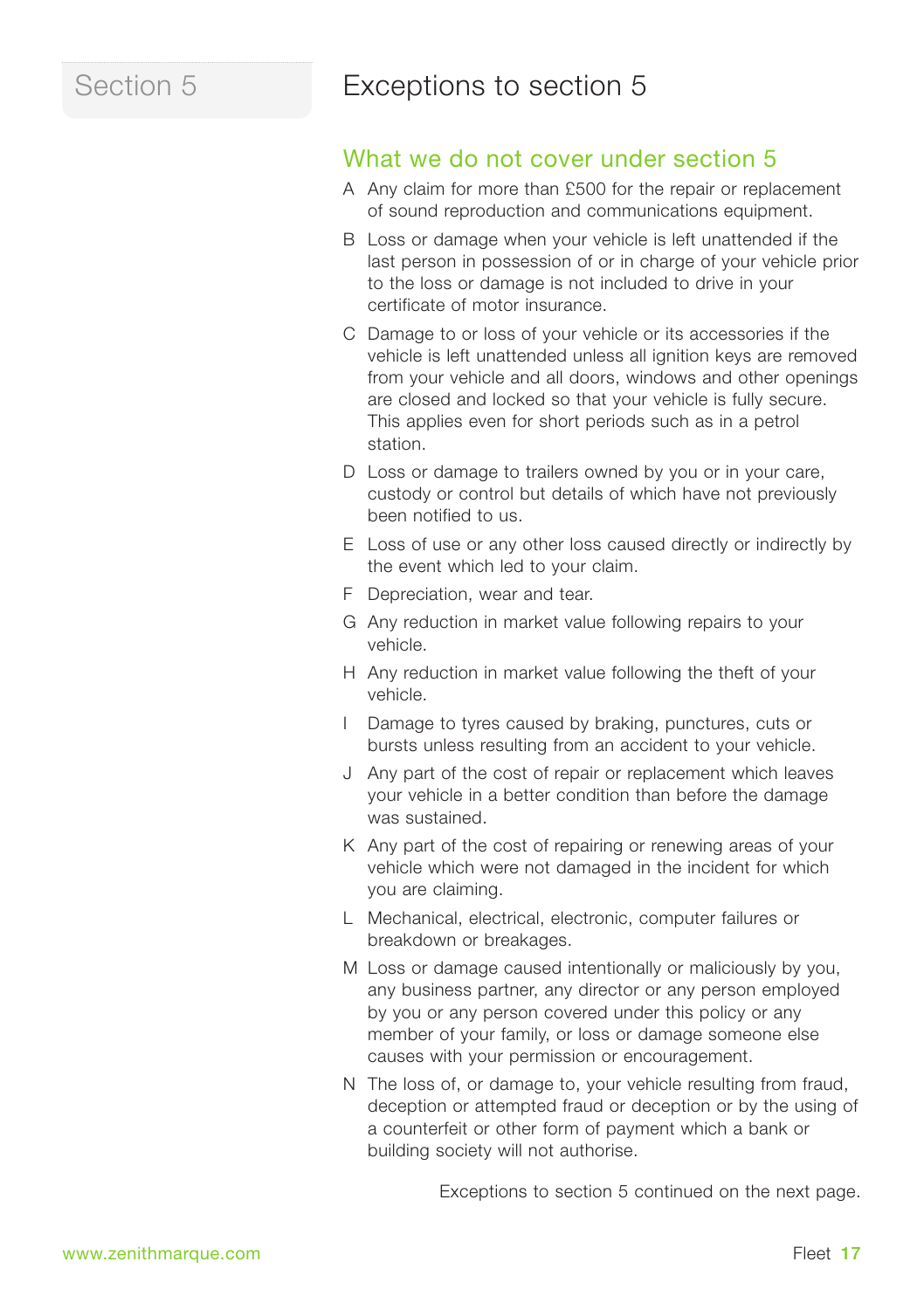## Section 5

## Exceptions to section 5 (continued)

- O Loss resulting from repossession or restitution of your vehicle to its rightful owner.
- P More than the manufacturer's last United Kingdom list price of any part or accessory if such part or accessory is not available from stock in the United Kingdom.
- Q Any loss or damage to personal belongings or effects in your vehicle.
- R Loss or damage caused by an inappropriate type or grade of fuel being used.
- S Loss or theft of fuel.
- T Loss of or damage to any drawbar trailer unless notified to, and agreed by, underwriters.

See also section 11 General exceptions which apply to the whole insurance.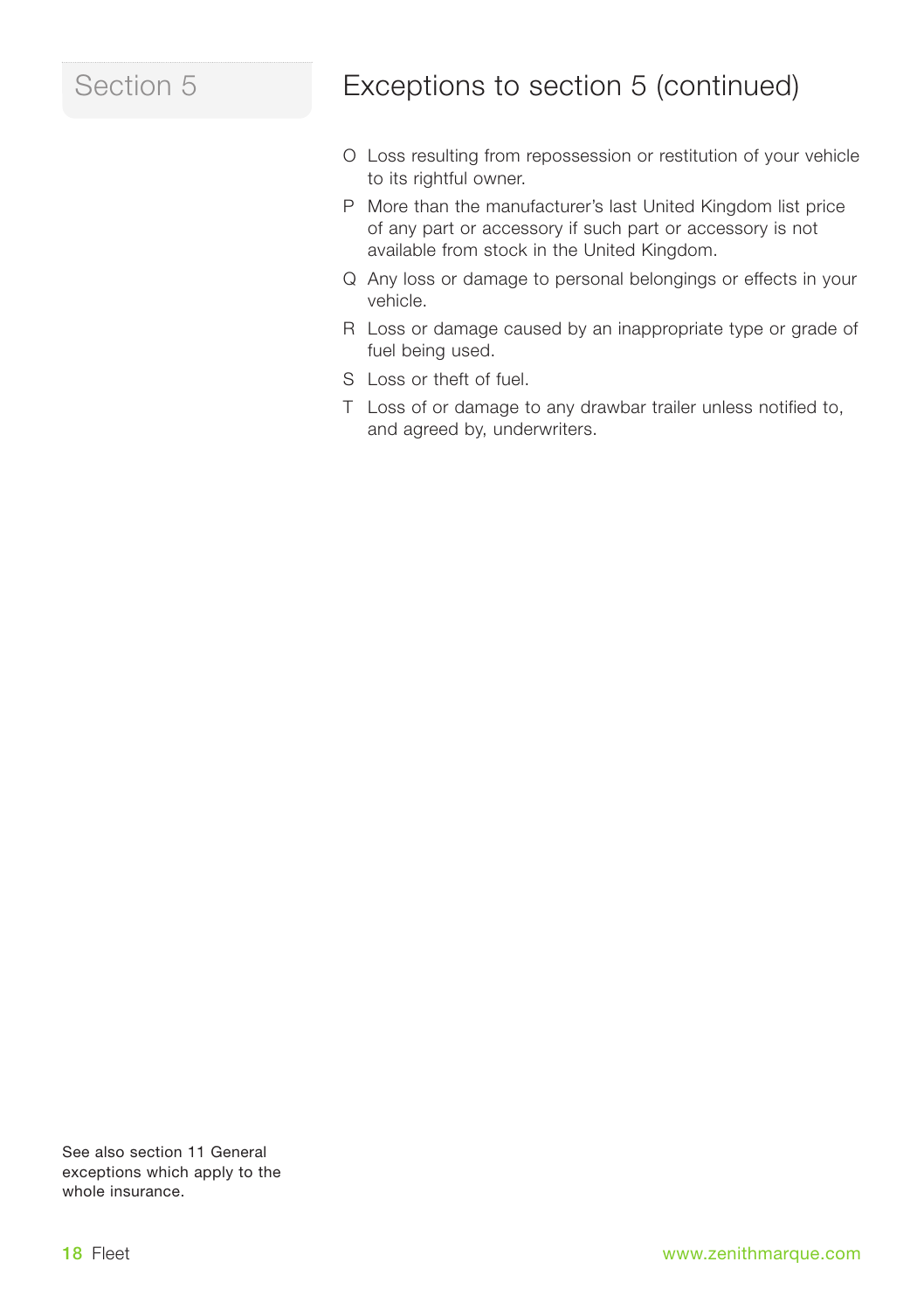## Section 6 Repairing and replacing glass

## What we cover

If the windscreen or a window or the glass sunroof of your vehicle is broken or damaged we will pay the reasonable cost of repairing or replacing it. We will also pay for any scratching of bodywork caused by broken glass.

If you contact Glassline to arrange for the broken or damaged glass to be repaired or replaced, cover will be unlimited.

If you use any other glass fitting service to repair or replace the broken or damaged glass **without obtaining our prior consent**, the most we will pay is £150 for any one claim, before the deduction of any excess.

## **Excess**

You will have to pay an excess in relation to claims made under this section. The excess will be shown as an endorsement on your schedule. Unless endorsed otherwise, you will not have to pay the excess if the damaged glass is repaired rather than replaced by Glassline.

> 24-hour glass helpline - freephone 0800 587 0808 and have your certificate of insurance available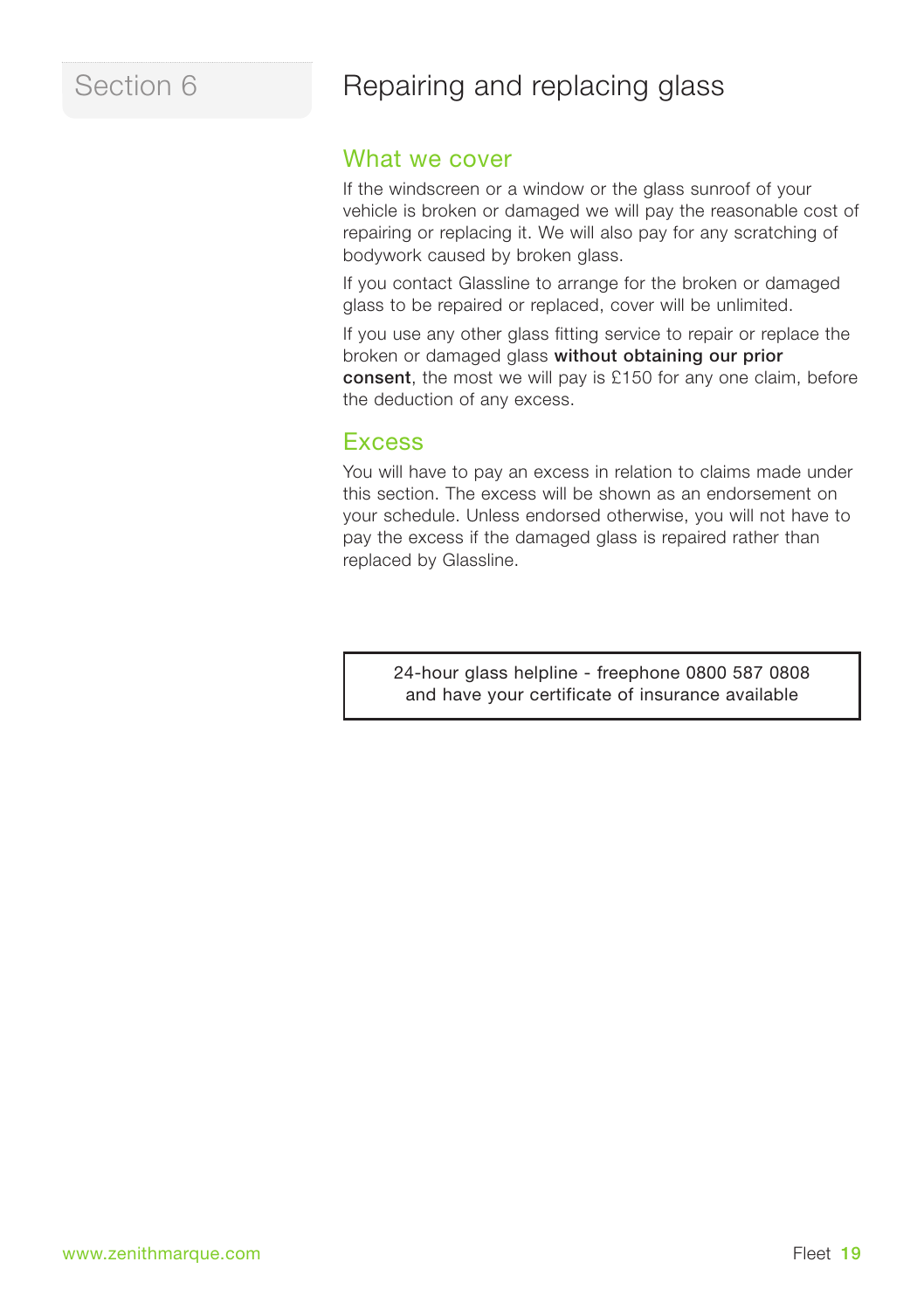## Section 7 Unlicenced drivers

## What we cover

The requirement in the certificate of motor insurance that the person driving holds a licence to drive or has held and is not disqualified from holding or obtaining such a licence will not apply in circumstances where a licence is not required by law.

## What we do not cover

We will not provide indemnity under this section if

- A the other terms and restrictions in the certificate of motor insurance are not being complied with; or
- B the person driving is not of a sufficient age to hold a licence to drive the insured vehicle.

## Section 8 **Unauthorised use**

## What we cover

In the same terms as we insure you under this insurance we will also provide indemnity if your vehicle is being used or driven by your business partner, director or employee and is being used without your knowledge and consent for a purpose not permitted by your certificate of motor insurance.

## What we do not cover

We will not provide indemnity under this section

- A to anyone other than the policyholder in respect of claims for liability to others; or
- B unless you have taken all reasonable precautions to ensure that all persons who may use or drive your vehicle are aware of the limitations to use under this insurance.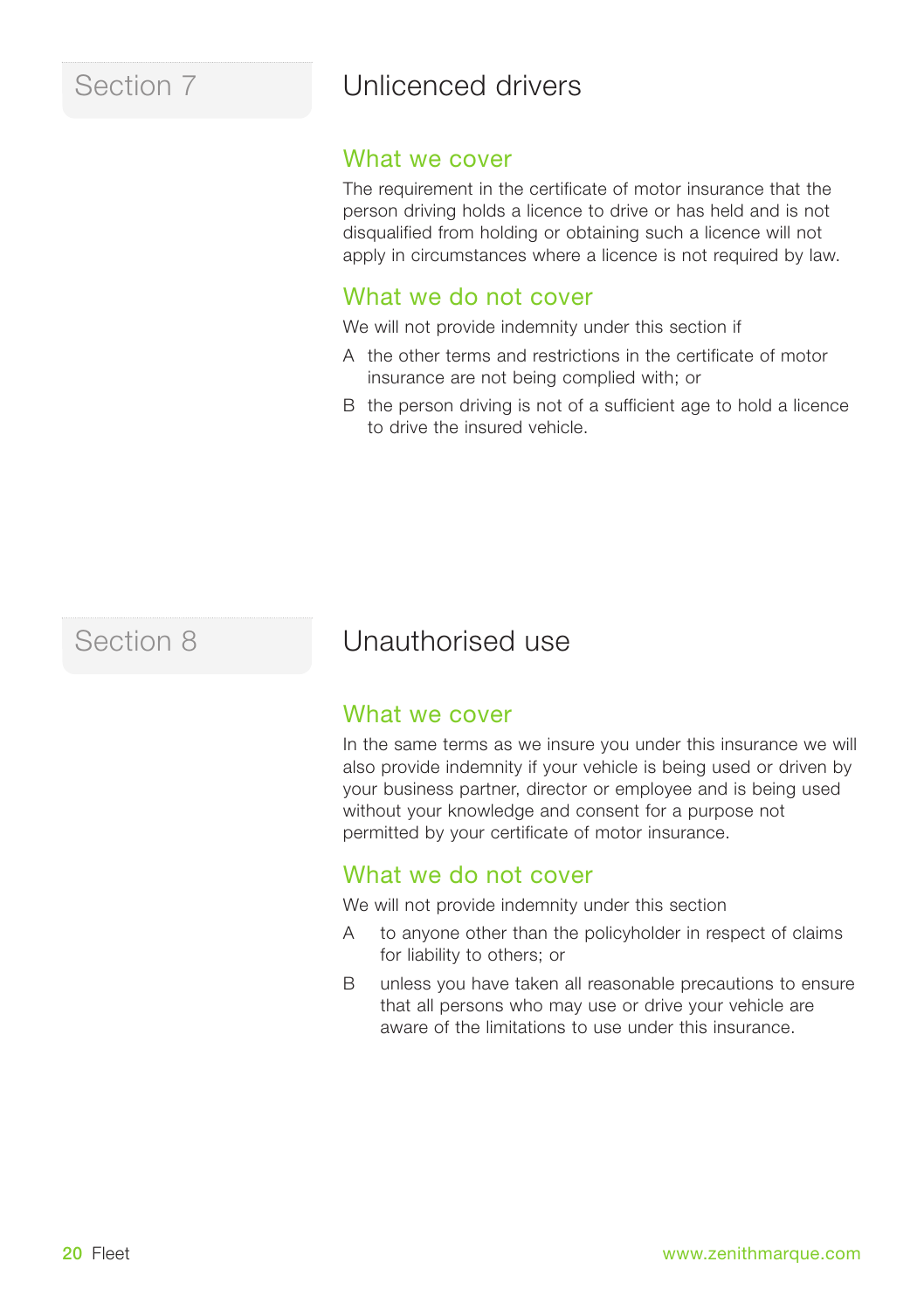## Section 9 **Geographical limits and travel abroad**

## Geographical limits

This insurance provides full schedule cover while your vehicle is in Great Britain, Northern Ireland, the Isle of Man or the Channel Islands.

Additionally, in accordance with EU Directives, this insurance provides the minimum cover necessary to comply with the laws relating to compulsory motor insurance while your vehicle is in:

- any country which is a member of the European Union; or
- any other country which agrees to meet European Union Directives on motor insurance and which the Commission of the European Union is satisfied has made arrangements to meet the requirements of these Directives.

## Motor Car and goods carrying vehicles with a gross vehicle weight up to 3500 kgs

The cover shown on your schedule is automatically extended to the countries defined in the bullet points above in respect of motor cars and goods carrying vehicles with a gross vehicle weight of up to 3500 kgs unless otherwise endorsed on your policy.

## All other vehicles

There is no automatic full schedule cover for all other vehicles outside of Great Britain, Northern Ireland, the Isle of Man or the Channel Islands.

If before departure you notify us, obtain our agreement and pay any additional premium we require, we may extend this insurance to provide the cover shown on your schedule while your vehicle is in temporary use in the following:

- any country which is a member of the European Union; or
- any other country which agrees to meet European Union Directives on motor insurance and which the Commission of the European Union is satisfied has made arrangements to meet the requirements of these Directives.

For certain countries (other than those where automatic full schedule cover applies) the amount(s) of excess mentioned on your schedule may be increased. If we require an increased excess you will be advised at the time we agree to extend the geographical limits.

Geographical limits and travel abroad continued on the next page.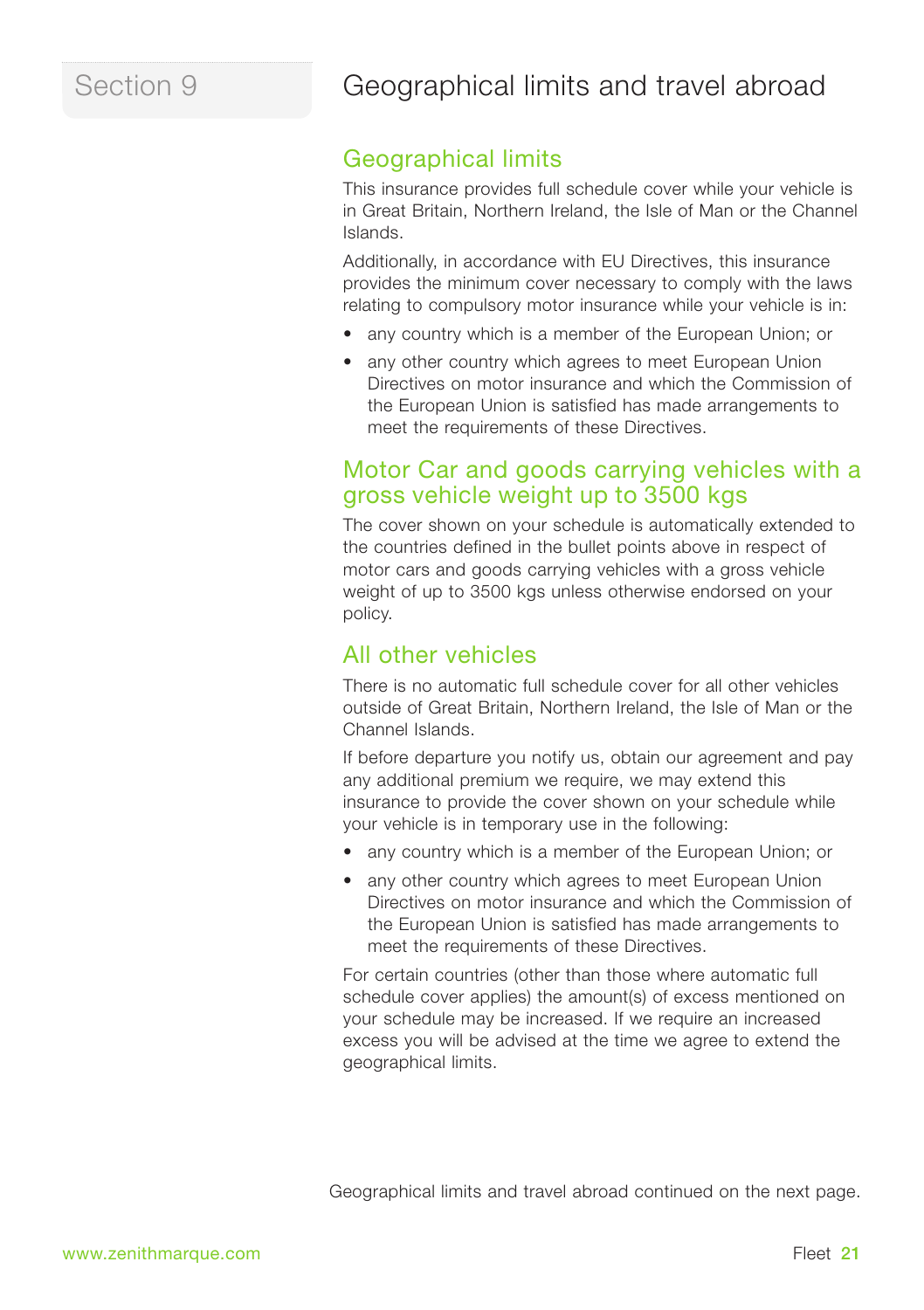## Section 9

## Geographical limits and travel abroad (continued)

## Full insurance outside the geographical limits

If before departure you notify us, obtain our agreement and pay any additional premium we require, we may extend this insurance to provide the cover shown on your schedule while your vehicle is in temporary use in certain countries other than those defined above. The countries to which we agree to extend cover will be limited to those countries which are covered by the International Green Card System.

## Additional cover under this section

We will also insure you while your vehicle is being loaded or unloaded or is in transit to or from the countries in which full schedule cover applies. Transit must be by a recognised air, sea or motor-rail route taking less than 65 hours under normal conditions or via the Channel Tunnel Fixed Link.

We will also refund any customs duty that you may be obliged to pay as a direct result of loss of or damage to your vehicle preventing it being returned to the United Kingdom from any country in which we have agreed to insure you. Customs duty will only be refunded provided that the loss or damage is covered by this insurance.

This insurance also provides cover for General Average contributions, salvage charges and sue and labour charges while your vehicle is being transported by sea between any countries in which we agree to insure you. This cover is only provided when the loss or damage to your vehicle is covered by this insurance.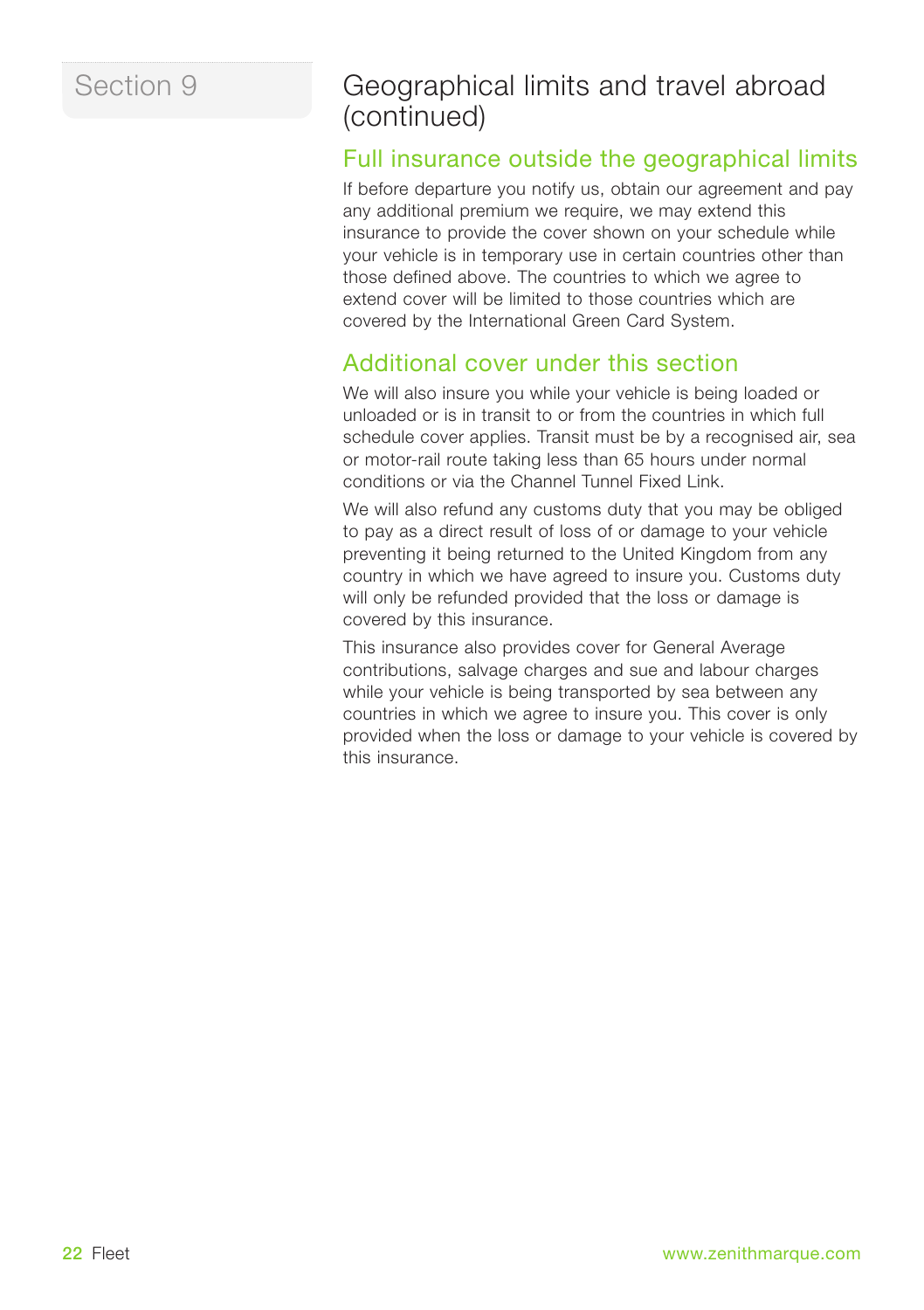## Section 10 **Medical expenses**

## What we cover

If there is an accident involving your vehicle, we will pay up to £250 to cover the medical expenses of each person who is injured while they are in your vehicle.

## Section 11 Suspending cover

If you tell us that a vehicle is off the road and not being used for a period of not less than 12 consecutive weeks, we will suspend cover under this policy except for that provided in relation to fire and theft. At the end of this period, we will return the premium which would have applied to the vehicle for that period minus 50%.

Underwriters will only consider reducing cover to fire and theft subject to receipt of a SORN (Statutory Off Road Notification) for the vehicle in question.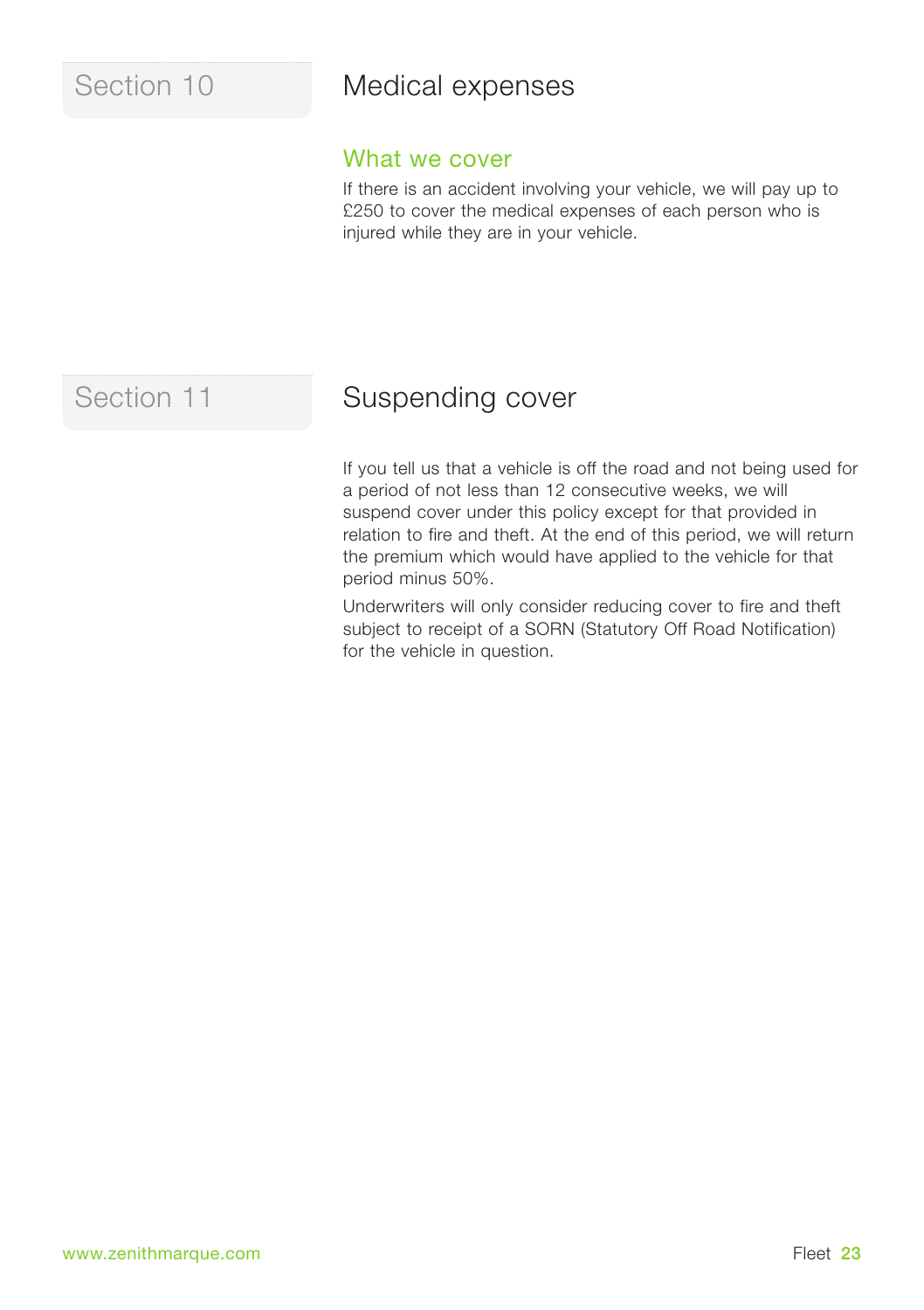### Guidance notes

This is the cover available for death and injury to you, or your employees after an accident.

Please read the circumstances where this benefit will not apply.

## Section 12 **Personal accident benefits**

## What we cover

If you, or one of your employees are injured or die within three months of an accident in your vehicle and as long as the accident is the only cause of the injury or death, we will pay the following amounts.

- $\overline{A}$  For death  $\overline{E2.500}$
- B For loss of any limb £2,000
- C For permanent blindness in one or both eyes £2,000

The most we will pay for anyone following one accident is £2,500.

We will make this payment to you or the legal representative of your employee.

If you, or your employee have any other insurance contract with us, we will only pay out under one contract.

## What we do not cover

- A Anyone who is 70 or older at the time of the accident.
- B Death or bodily injury caused by suicide or attempted suicide.
- C Anyone who was under the influence of alcohol or any drug at the time of the accident.
- D Death or injury if you make a claim under section 1.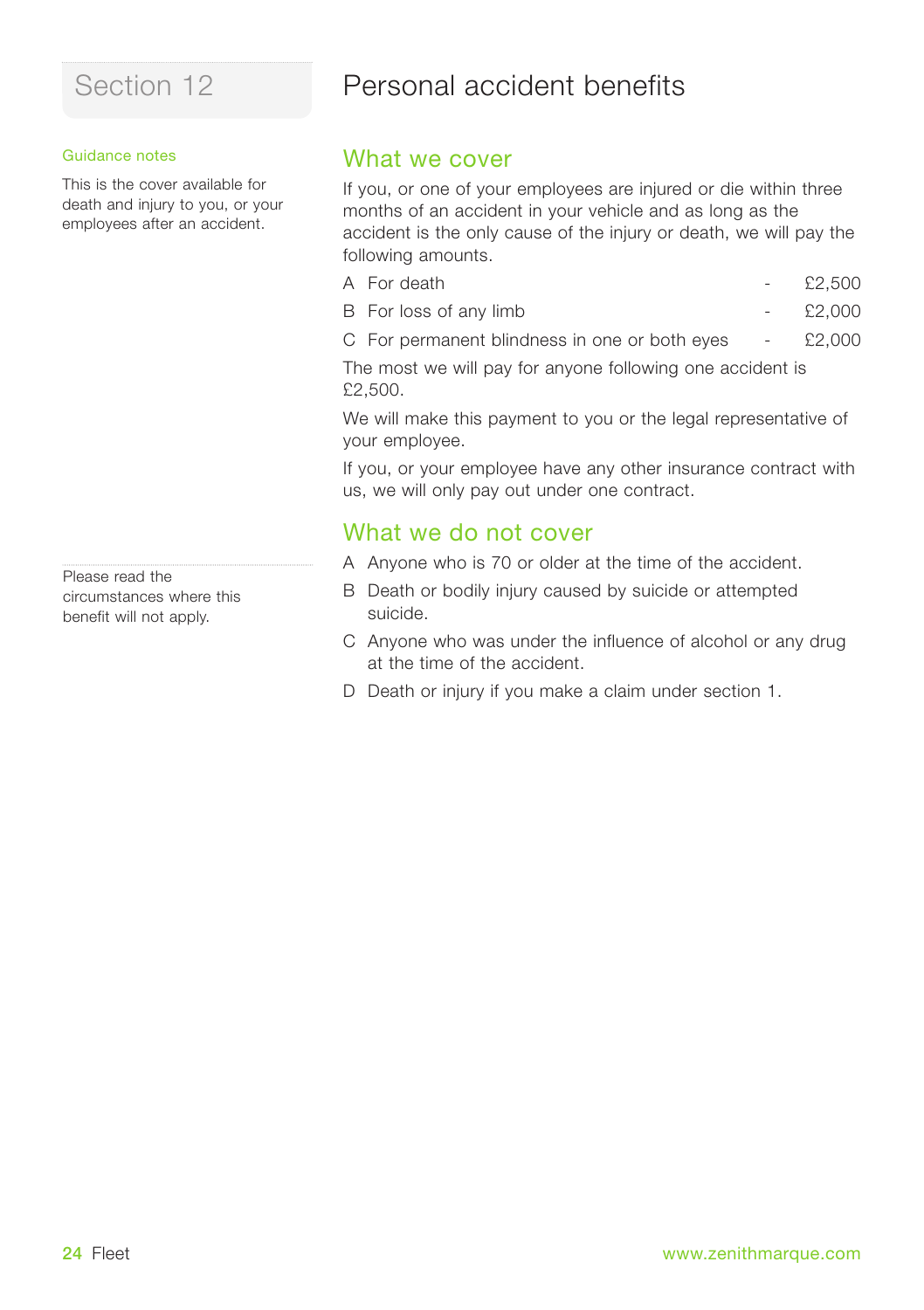### Guidance notes

Most of your personal belongings worth up to £100 are covered, but make a note of the items we do not cover under this insurance.

We expect you to take reasonable care of your belongings by always locking the car and keeping your personal items in the boot.

## Section 13 **Personal belongings**

## What we cover

We will pay up to £100 for personal belongings in your vehicle if they are stolen or damaged.

## What we do not cover

- A Trade goods or samples or any equipment to do with your work.
- B Money, stamps or documents.
- C Any audio equipment, cassettes, records or compact discs.
- D Phones or two-way radios.
- E Theft of items carried in an open or convertible car, unless you keep them securely locked in the boot.
- F Property insured under any other insurance contract, or property you have not reasonably protected.

The personal belongings section only applies once for each event.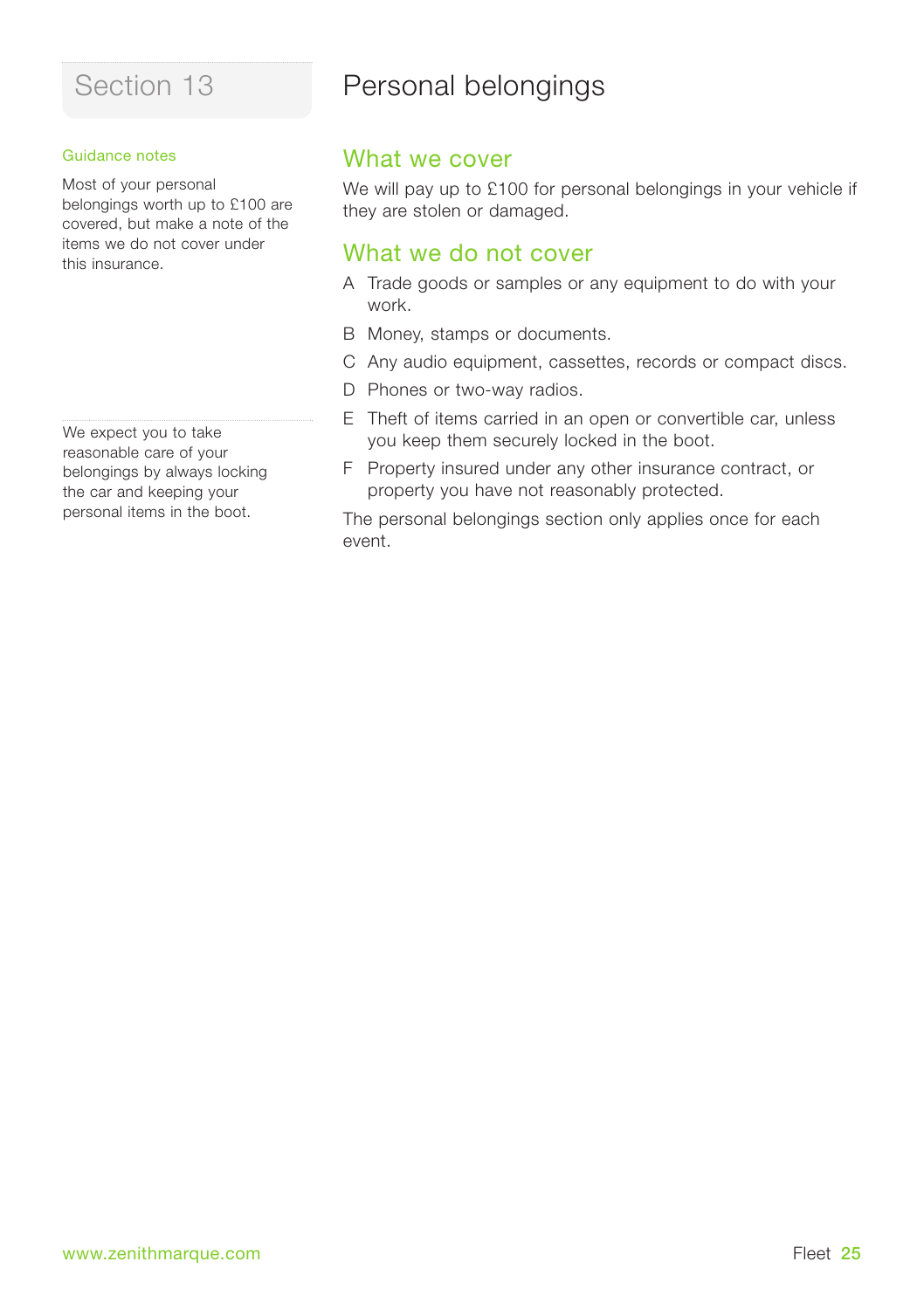## General exceptions

## These exceptions apply to the whole insurance.

Your insurance does not cover the following.

- A Any accident, injury, loss or damage while your vehicle or any other vehicle covered by this insurance is
	- 1 being driven by or is in the charge of any person who is driving without your permission or is not included on your certificate of motor insurance as a person entitled to drive;
	- 2 being driven by or is in the charge of any person who is excluded from driving by an endorsement, term or condition of this insurance;
	- 3 being used for any purpose not permitted by your certificate of motor insurance (this exception does not apply to section 8 of this insurance document);
	- 4 being used for rallies, trials, competitions, racing, pacemaking, or any speed contest or being driven in a match whether or not for wager;
	- 5 being let out on hire;
	- 6 being driven by any person who fails to comply with the terms and limitations of his or her driving licence (this exception does not apply to section 7 of this insurance document);
	- 7 being driven with your permission by any person who does not hold or has not held a valid driving licence (this exception does not apply to section 7 of this insurance document);
	- 8 being driven by any person who is disqualified from driving or who by law is prevented from holding or getting a driving licence;
	- 9 being driven in an unsafe or unroadworthy condition or does not have a valid MOT certificate when required to do so;
	- 10 carrying a load which would result in the Gross Plated Weight or Gross Train Weight for the vehicle being exceeded;
	- 11 being driven with an insecure load, or a number of passengers which makes it unsafe to drive or exceeds the manufacturer's specification;
	- 12 being used for the carriage of explosives, chemicals, chemical by-products, acids or goods of a generally dangerous or inflammable nature;
	- 13 towing a trailer which is unsafe or has an insecure load;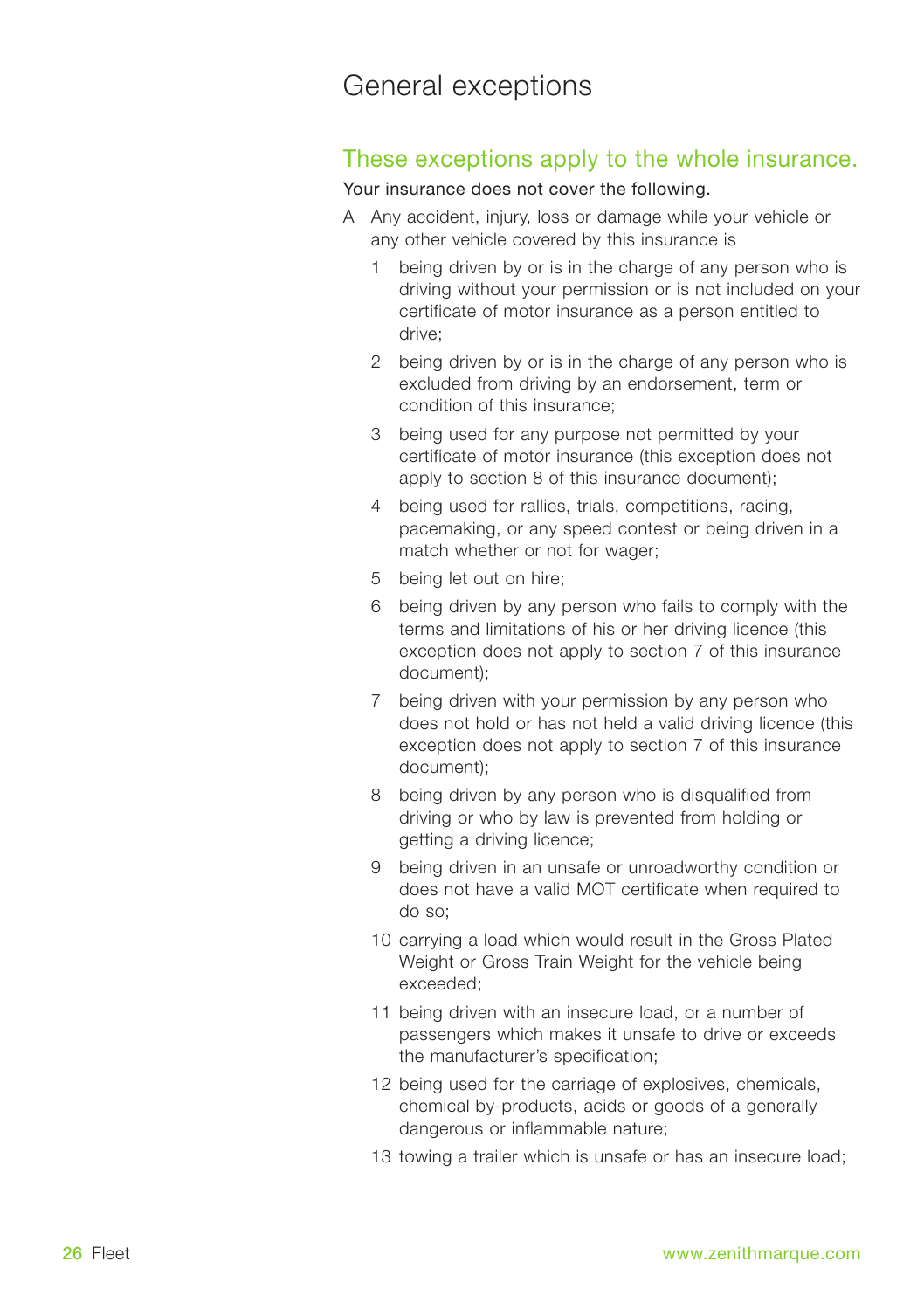## General exceptions (continued)

- 14 towing a greater number of trailers than is permitted by law;
- 15 being used outside the geographical limits of this insurance unless cover has been extended beyond these limits under section 9 of this insurance document;
- 16 damaged by pressure waves caused by aircraft or other aerial devices travelling at sonic or supersonic speeds;
- 17 being driven or used for hire and reward purposes without the appropriate operators licence where required.
- B Any result of war, revolution or any similar event.
- C Any loss or damage caused by any government, public or local authority legally taking or damaging your property.
- D Any loss or damage caused by
	- earthquake; or
	- riot or civil commotion occurring in Northern Ireland or elsewhere outside England, Scotland, Wales, the Isle of Man or the Channel Islands.
- E Any liability you have accepted by agreement or contract unless that liability would have existed without the agreement (this exception does not apply to section 3 of this insurance document).
- F Any loss or damage caused directly or indirectly by
	- ionising radiation, or contamination by radioactivity from any nuclear fuel, or from any nuclear waste from burning nuclear fuel however caused; or
	- the radioactive, toxic, explosive or other dangerous properties of any explosive nuclear material or any part of it.
- G Any loss, damage or liability arising from pollution or contamination, however caused, other than to meet the requirements of the Road Traffic Acts or any other legislation applicable to motor insurance.
- H Any loss, damage or liability caused by the solidification, spillage, leakage or mis-delivery of any load
	- being carried on; or
	- being loaded onto or unloaded from your vehicle.

Other than to meet the requirements of the Road Traffic Acts or any other legislation applicable to motor insurance.

General exceptions continued on the next page.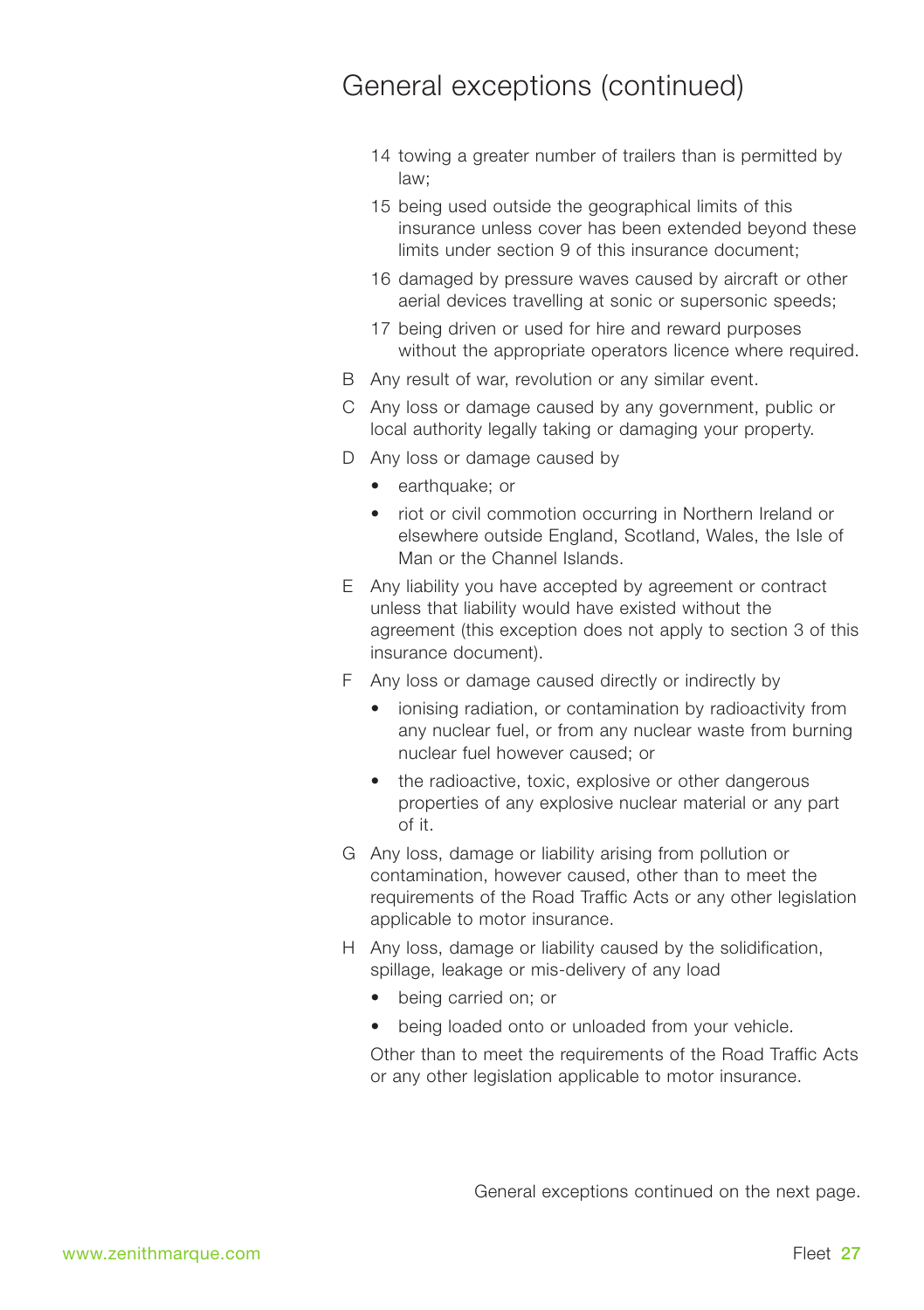## General exceptions (continued)

- I Any accident, injury, loss or damage while your vehicle is being used as a tool of trade, other than to meet the requirements of the Road Traffic Acts or any other legislation applicable to motor insurance.
- J Any accident, injury, loss, damage or legal liability of whatsoever nature directly caused by or contributed to by or arising from your vehicle whilst in or on that part of any commercial, private or military airport or airfield provided for
	- a the take-off or landing of aircraft or the movement of aircraft on the ground; or
	- b aircraft parking, including any associated service roads, refuelling areas, ground equipment parking at aprons, maintenance areas and hangars.
- K Any loss, damage or liability incurred while your vehicle is being used in any form of competition, rally, trial, track day, performance test, timed lap, race or speed trial whether or not your vehicle is on private property, a public road, a private racetrack or a derestricted toll road. (Derestricted toll roads are roads the public can pay to have access to and where speed restrictions are temporarily or permanently suspended including the Nurburgring).
- L Any liability, loss or damage where you or any appropriate driver is negligently in breach of the Road Safety Act 2006, except where we are required to provide this cover under the Road Traffic Acts or any other legislation applicable to motor insurance.

The General exceptions shown above are in addition to any exceptions shown elsewhere in this insurance document or on your schedule.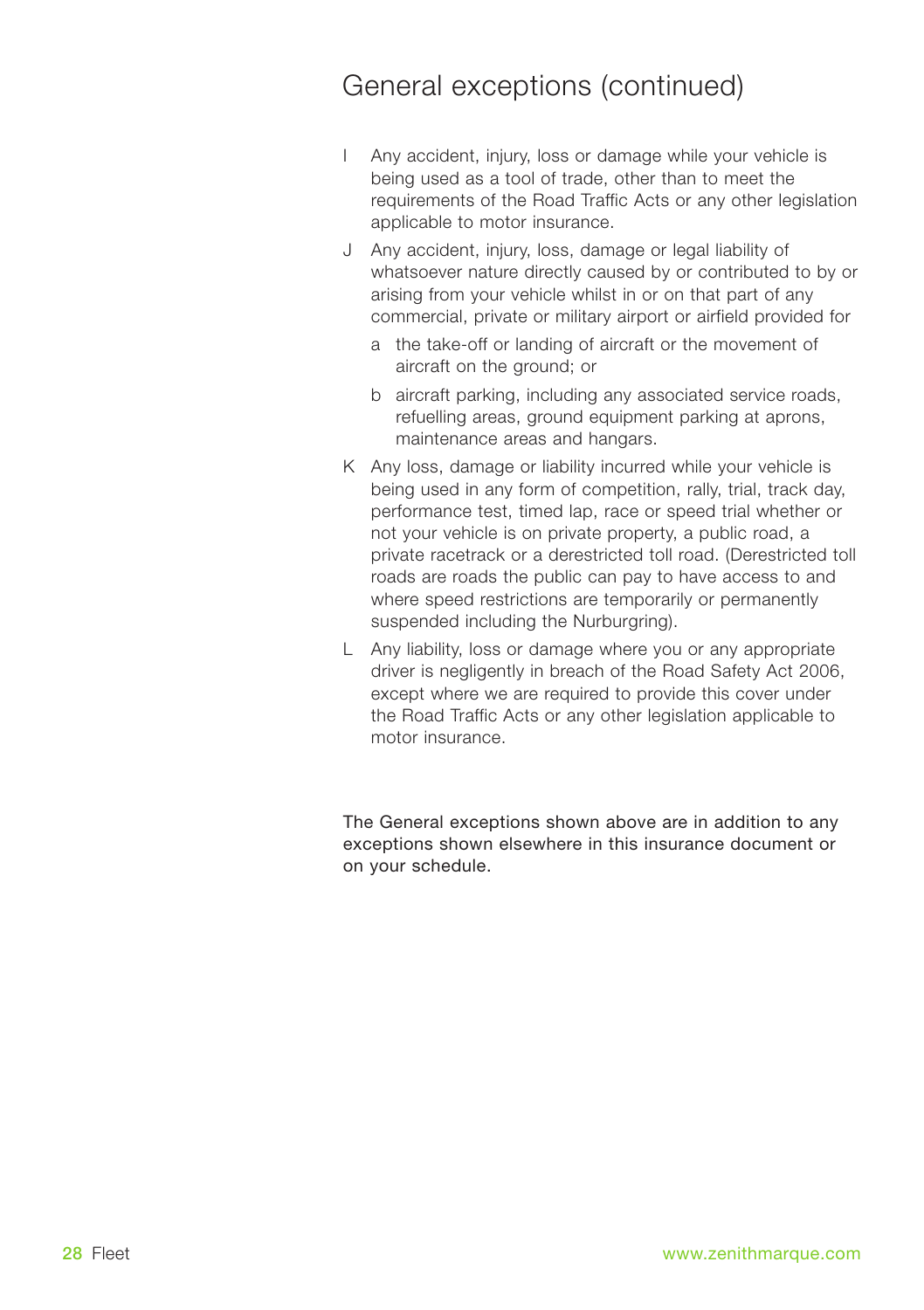## General conditions

The following General conditions apply to this insurance as a whole and are in addition to any conditions shown elsewhere in this insurance document or on your schedule.

A Compulsory motor insurance - our right of recovery

If the law in any country to which this insurance applies obliges us to make a payment which we would not otherwise have paid, we reserve the right to recover the amount paid from you or the person, company, partnership or firm that incurred the liability which made the payment necessary.

### B Notification of changes - your obligations

1 Replacement or additional vehicles (including temporary additions)

You must tell us immediately of any replacement or additional vehicle you wish to insure under this insurance for entry on the Motor Insurance Database as required by the relevant law applicable in Great Britain and Northern Ireland. The replacement or additional vehicle should not be used until you have obtained a certificate of motor insurance or temporary cover note for it. If you do not tell us, and the replacement or additional vehicle is involved in an accident or loss, your insurance may not cover you fully or at all.

Cover for any replacement or additional vehicle under this insurance will be subject to terms and premium adjustment as advised to your insurance adviser.

2 Other changes

You must tell us immediately about any changes which could affect your insurance and which have happened since the cover first started or since you last renewed your insurance cover. If you do not tell us about these changes your insurance may not cover you fully or at all. Some examples of changes which must be notified to us are as follows

- details of drivers you have not told us about before;
- if anyone who drives under this insurance sustains convictions or prosecutions;
- details if you or anyone who will drive develops a medical condition; or
- if you intend to modify your vehicle even if the change is only cosmetic.
- change of trading title.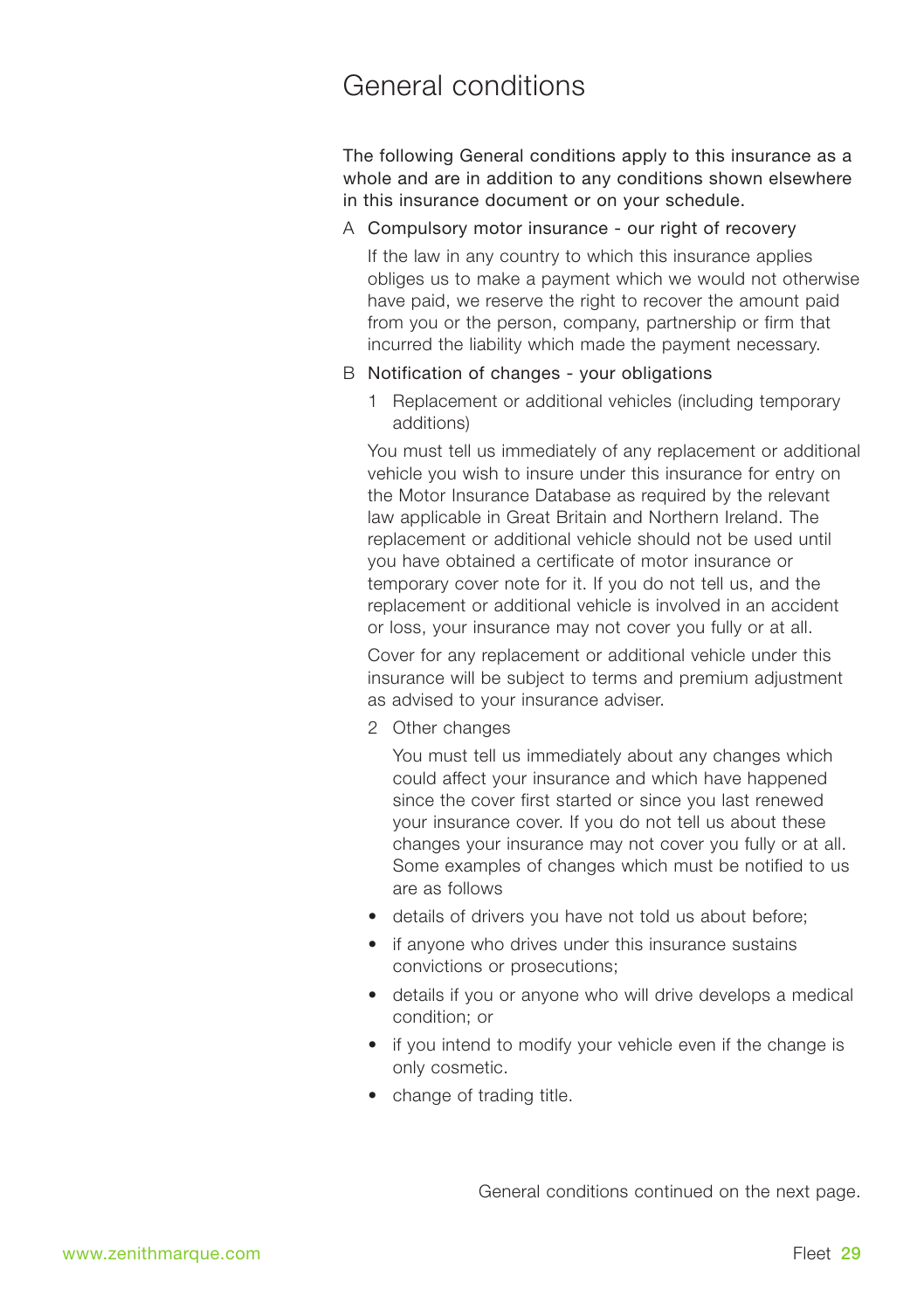• you or your company have gone into administration, receivership or liquidation or enter into an IVA (Individual voluntary arrangement) or CVA (Company voluntary arrangement).

If you are in any doubt as to what should be advised please ask the broker or intermediary who arranged this cover for you.

C Making a claim - your obligations

In the event of any accident, injury, loss or damage, you must notify us as soon as is possible by ringing our Accident Service Line on 0800 072 2050 (calls made to or from this number and other numbers at the Insurer may be recorded for training and monitoring purposes) and, if we require, by writing to us at Prospect House, Thanet Way, Whitstable, Kent, CT5 3FD. We may subsequently require you to provide full details of the occurrence by the completion of either our accident report form or theft claim form.

Travelling outside the UK – claims notification. If you are travelling abroad and need to notify us of a claim, please contact your insurance adviser, alternatively telephone our local agents on 0044 1252 820161.

You must tell us as soon as you know of any impending prosecution proceedings, Coroner's Inquest or Fatal Accident Inquiry in connection with any occurrence for which there may be liability under this insurance.

Any loss by theft or damage caused to your vehicle as a result of attempted theft or vandalism must be reported to the police as soon as is reasonably possible.

Every relevant letter, Claim, Writ, Summons or process must be sent to us immediately it is received.

You, or any person covered by this insurance must not negotiate, admit liability or make any offer, promise or payment without our prior written consent.

You or any person covered by this insurance must give us all the help and information we may need.

### D Our rights following a claim

We will be entitled to take over and conduct in your name or in the name of any person covered by this insurance the negotiation, defence or settlement of any claim or take legal proceedings to recover for our own benefit any payment made under this insurance, as we feel appropriate in the circumstances.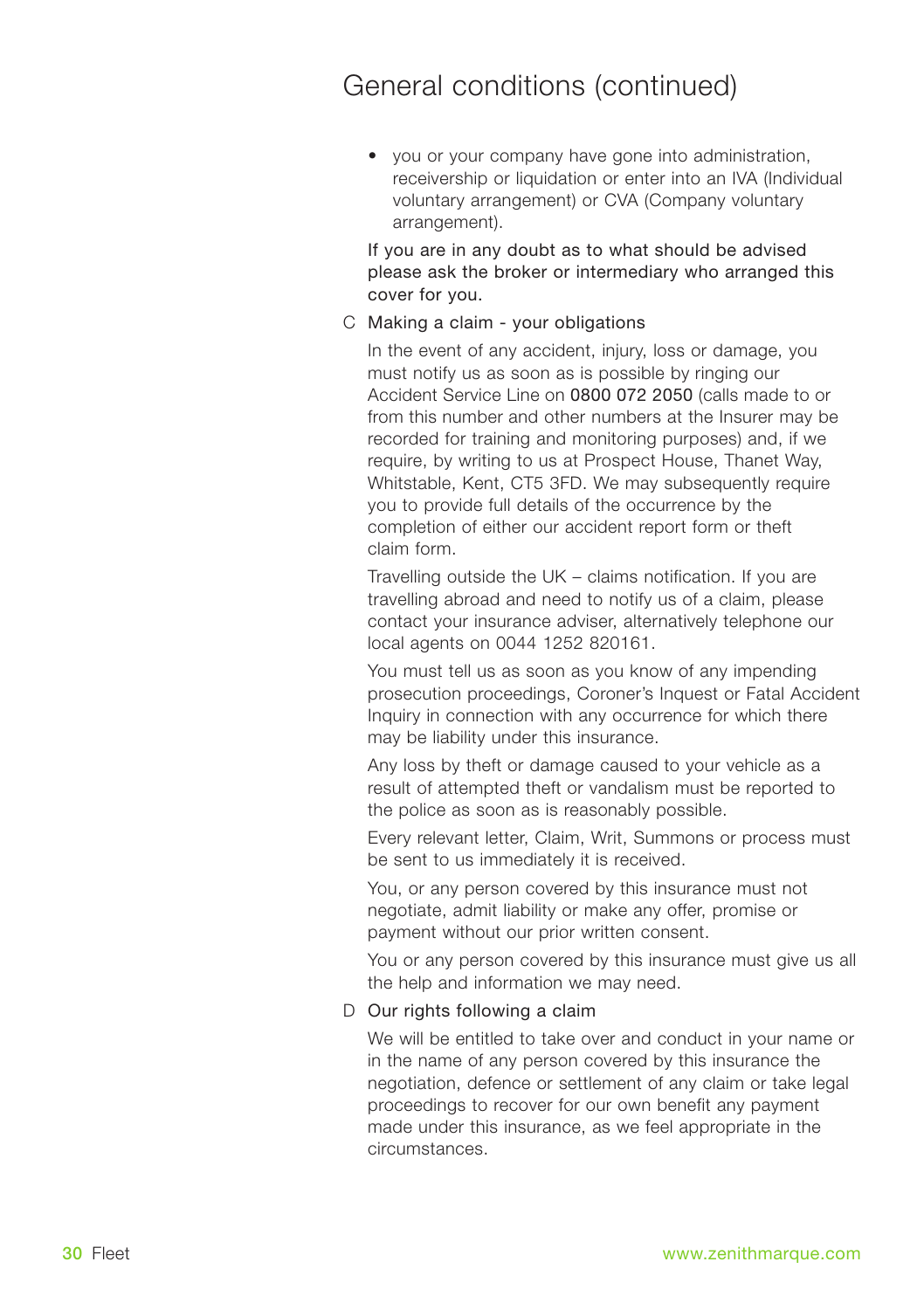Any uninsured loss associated with a claim admitted by us will not prevent us from acting in accordance with this condition without reference to you or any other person covered by this insurance.

A person, company, partnership or firm who was not a party to this contract has no rights under the Contracts (Rights of Third Parties) Act 1999 to enforce any term of this contract but this does not affect any right or remedy of a third party which exists or is available apart from that Act.

### E Authorisation of repairs

If you have an accident, you must take all possible steps to protect your vehicle and its accessories and contents. If the damage to your vehicle is covered by this insurance, you must contact us immediately. We will not pay for any further damage you cause if you try to drive your vehicle. One of our approved automotive assessors must inspect your vehicle before repairs are started. We will not be responsible for the cost of any new parts or accessories ordered, or repairs carried out, without our agreement. If we think the repair estimate is unreasonable, we may negotiate a lower estimate or pay for any work that may have been done and move your vehicle to another repairer. We have the right to move your vehicle to a safe storage place without asking you.

If we choose, we may arrange for the repairer to use suitable (possibly recycled) parts and accessories that are made by a company other than the manufacturer of your vehicle.

If your vehicle is damaged and a part or accessory cannot be repaired or replaced, we will only pay you the manufacturer's last United Kingdom list price. If your vehicle is an imported vehicle and the damaged part or accessory has never been available in the United Kingdom, we will only pay the manufacturer's last list price in the country your vehicle came from. We will not pay the cost of importing any part or accessory needed to repair your vehicle.

If we consider that the repair estimate is unreasonable we reserve the right to contact the repairer and, if we cannot reach agreement on a revised estimate, to arrange for your vehicle to be moved to another repairer. In this event, we will pay for any work already completed and for any new part or accessory bought with our written consent and for the cost of completing repairs to the vehicle.

If, following loss or damage, we consider your vehicle to be beyond economic repair, we may arrange for it to be moved to a place of safe storage without your prior agreement.

General conditions continued on the next page.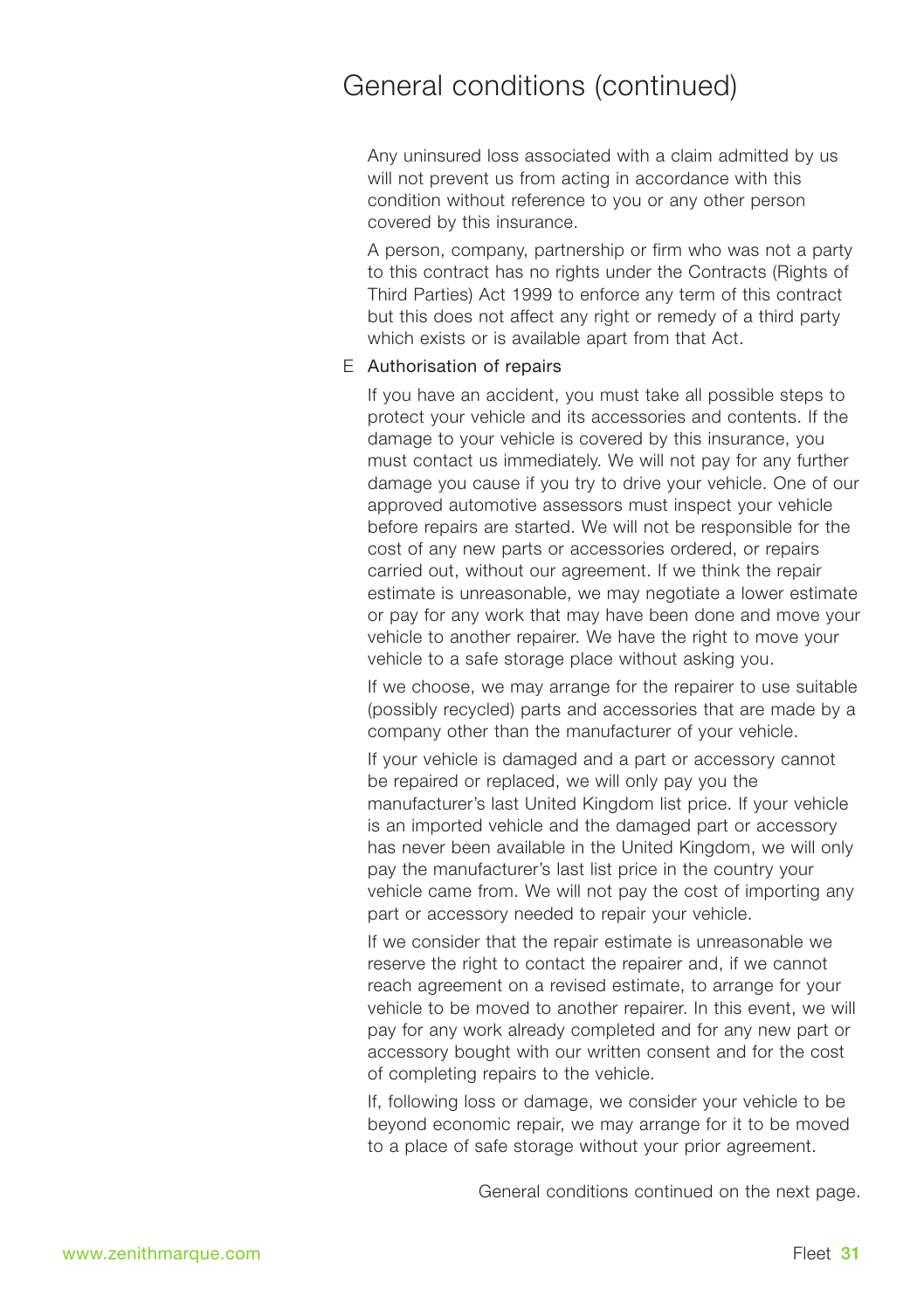You will be required to pay the repairer the amount of excess shown on your schedule before your vehicle is released to you after repair.

## F Cancellation

1 Cancellation by us

We or your insurance adviser may cancel this policy by sending seven days' notice to your last known address (and in the case of Northern Ireland to the Department of the Environment for Northern Ireland) where there is an exceptional or valid reason for doing so.

Exceptional or valid reasons may include but are not limited to:

- You do not pay the premium or an instalment when you have been notified that an outstanding amount is required by a specific date.
- You or anyone else covered by this insurance has not met the terms and conditions in this document of motor insurance including those shown on your schedule.
- You have not provided the requested documentation e.g. completed proposal form, Statement of Fact, proof of no claim bonus or copies of driving licences.
- A change in you or your companies circumstances means that we can no longer provide cover.
- Where we identify misrepresentation or fraud or any attempt to gain an advantage under this insurance to which you are not entitled.
- Use of threatening or abusive behaviour or language or intimidation or bullying of our staff or suppliers.

You must then return your current certificate(s) of motor insurance to us. We will then return to you the pro-rata part of the premium you have paid provided no claims have occurred during the current policy period. In the event of claims being present under the policy at the time of cancellation, any return premium will be based on our short period rates.

Upon notification that you or one or more of your companies has gone into administration, receivership or liquidation or enter into an IVA (Individual voluntary arrangement) or CVA (Company voluntary arrangement), we will write to you to confirm that your policy will be cancelled by giving you seven days' written notice to your last known address. You must then return your current certificates of motor insurance to us. We will then return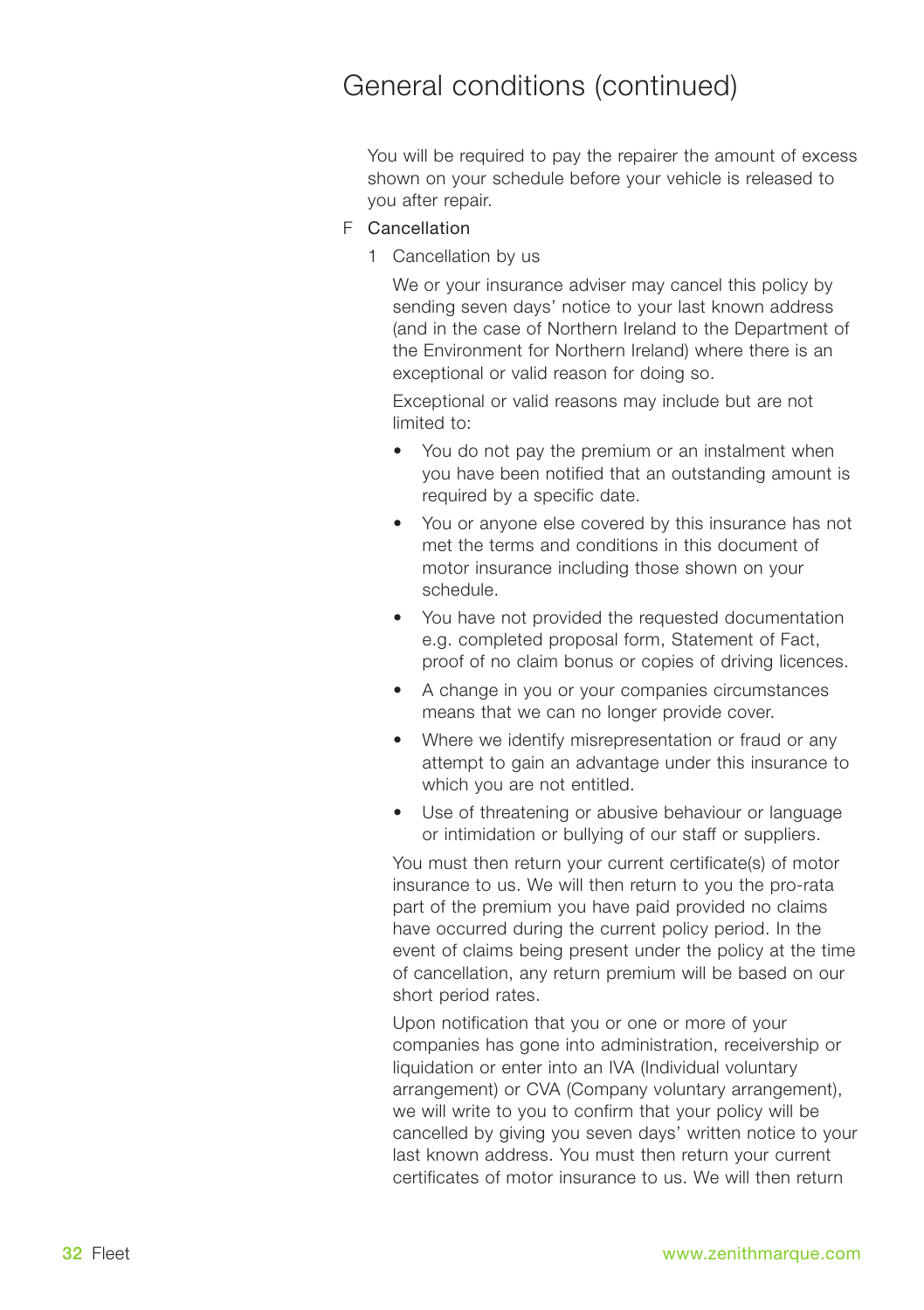to you the pro-rata part of the premium you have paid provided no claims have occurred during the current policy period. In the event of any claims being present under the policy at the time of cancellation, any return will be based on short period rates.

2 Non-payment of instalments

If you are paying your premium under an instalment scheme and you fail to keep up the payments we have the right to cancel this insurance with immediate effect and to recover the unpaid instalments from you.

3 Cancellation by you

Cancelling during the initial period of cover – 'Retail' customers only

If you have entered into this contract of insurance as a retail customer you have a right to cancel this insurance if you advise us or your insurance adviser within 14 days of the start date (or annual renewal date) of your policy or (if later) the day on which you receive the insurance policy documentation and supporting information.

You must return your certificate of motor insurance(s) to us or your insurance adviser as part of your notice of cancellation.

If you exercise your right to cancel the insurance policy during this initial period of cover, you will have to pay 'pro rata' rates for the period of time you have had insurance cover. Additional charges may include a proportion of any commission paid to your insurance adviser and a proportion of any fees charged by your insurance adviser, sufficient to cover their costs.

Cancelling after the initial period of cover – 'Retail' customers only

If you have entered into this contract of insurance as a retail customer (ie a 'consumer' as defined in the Financial Services (Distance Marketing) Regulations 2004) you may also cancel this insurance at any time after the initial period of cover by returning your current certificate(s) of motor insurance to us or your insurance adviser. A refund of premium may be due providing no claim has been made during the current period of insurance and will be calculated from the date on which we (or your insurance adviser) receives your current certificate(s) of motor insurance and will be calculated using our short period rates shown below.

General conditions continued on the next page.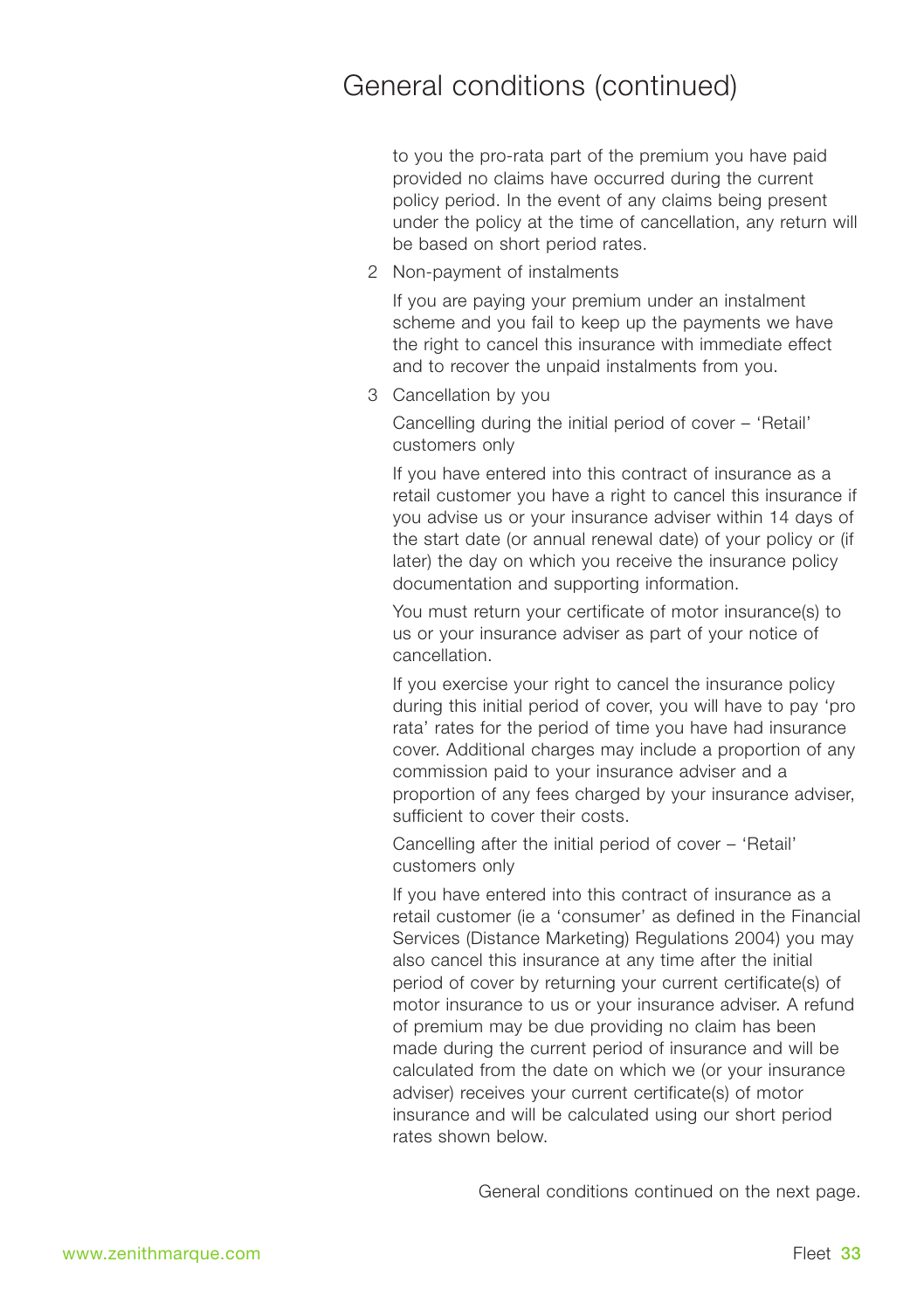| Refund of<br>premium |
|----------------------|
| 80%                  |
| 70%                  |
| 50%                  |
| 40%                  |
| 30%                  |
| 20%                  |
| 0%                   |
|                      |

Cancelling your cover – 'Commercial' customers only

If you have entered into this contract of insurance as a commercial customer (ie a customer who is not a retail customer) you may cancel this insurance at any time by returning your current certificate(s) of motor insurance to us (or your insurance adviser). A refund of premium will be due providing no claim has arisen during the current period of insurance. The refund of premium will be calculated from the date on which we receive your current certificate(s) of motor insurance and will be calculated using our short period rates – see Refund of Premium rates above.

### G Your duty to us

We will only be liable to make any payment under this insurance if

- you or any other person covered by this insurance have observed and fulfilled all its terms and conditions; and
- the statements made and information confirmed by you in your proposal form are to the best of your knowledge correct and complete.

## H Care of your vehicle

You must take all reasonable steps to protect your vehicle against loss or damage and maintain it in a safe and roadworthy condition.

You must allow us free access to examine your vehicle at all reasonable times.

### I Total loss claims

If we agree to accept a claim under section 5 of this insurance document (Damage to your vehicle and fire and theft) and we consider your vehicle to be beyond economic repair

• settlement of the claim will be subject to us taking over ownership of your vehicle; and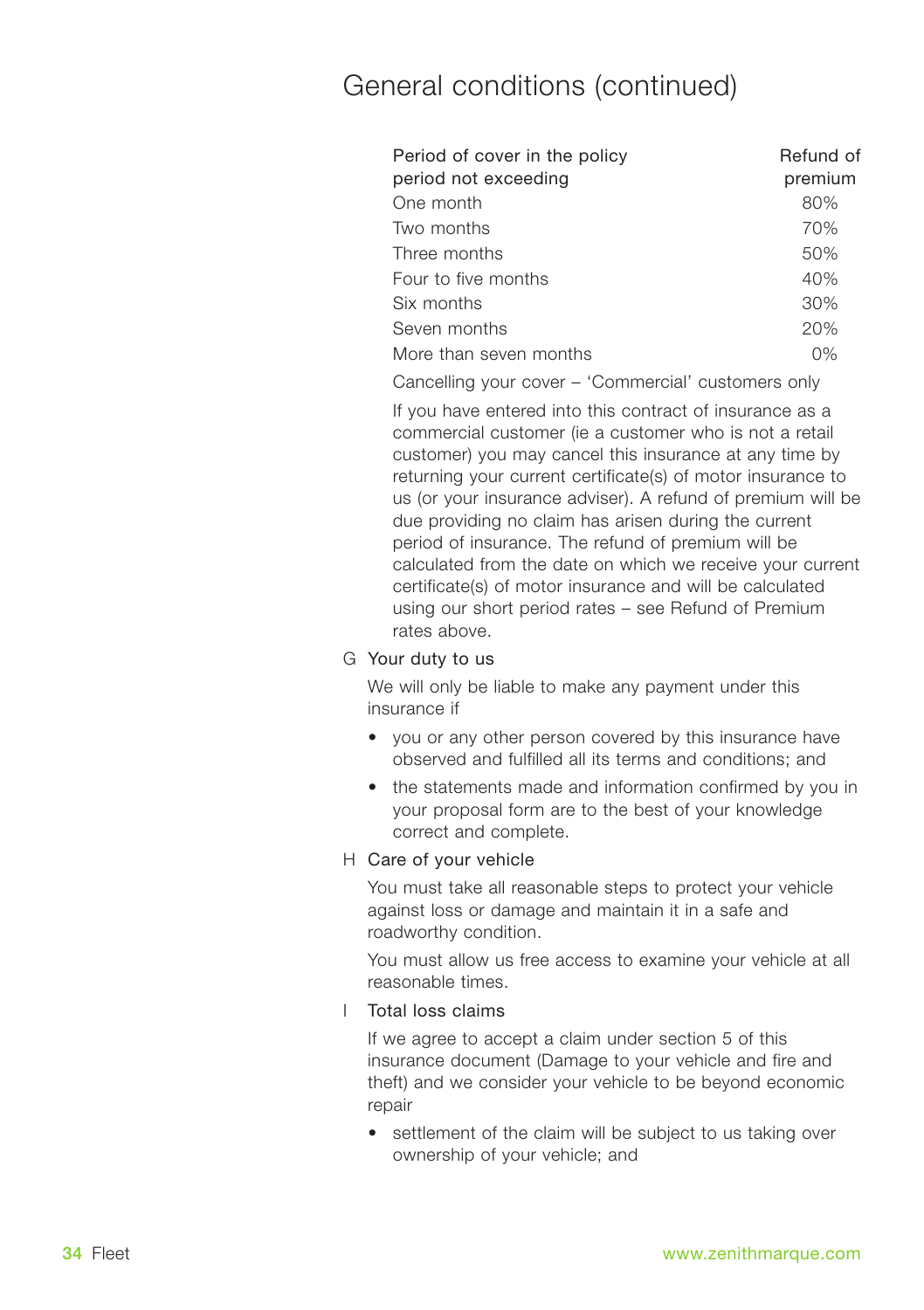• we will be entitled to deduct any amount of outstanding premium from any monetary payment made in respect of such claim.

If, to our knowledge, your vehicle is under a hire purchase or leasing agreement, any payment we make for total loss will be made to the hire purchase or leasing company whose receipt will be a full and final discharge.

### J Other insurances

If at the time of any claim under this insurance there is any other cover in force insuring the same loss, damage or liability as our insurance, we will only pay any amount above that provided by the other insurance. This condition does not make us responsible for any amount which would not otherwise have been payable under any section of this insurance document.

### K Deleted vehicle rebates

Underwriters reserve the right to withhold return premiums for vehicles deleted during the period of insurance if during the same period of insurance:

a the insured vehicle is a total loss,

or

- b the deletion of vehicle(s) has led to a significant reduction in numbers, for example a reduction of 30% or more of the vehicle numbers from inception or renewal of the policy,
	- or
- c the policy has been cancelled.

### L False statements

If a claim is made which you or anyone acting for you knows is false, or if you give us incorrect information or fraudulent documents, we will not pay the claim, cover under this insurance will not be valid, and you will lose any premium you have paid. We may also contact the Police and/or relevant authority(s) in relation to possible criminal proceedings.

### M Law

Unless we have agreed otherwise with you, this insurance is governed by the law applying in the particular country in the United Kingdom you live in. If there is any dispute over which law is to apply to this insurance it will be English law. We will not cover any payments that are awarded by a court in a country outside of the United Kingdom unless your cover has been extended to that country under section 9 of this insurance.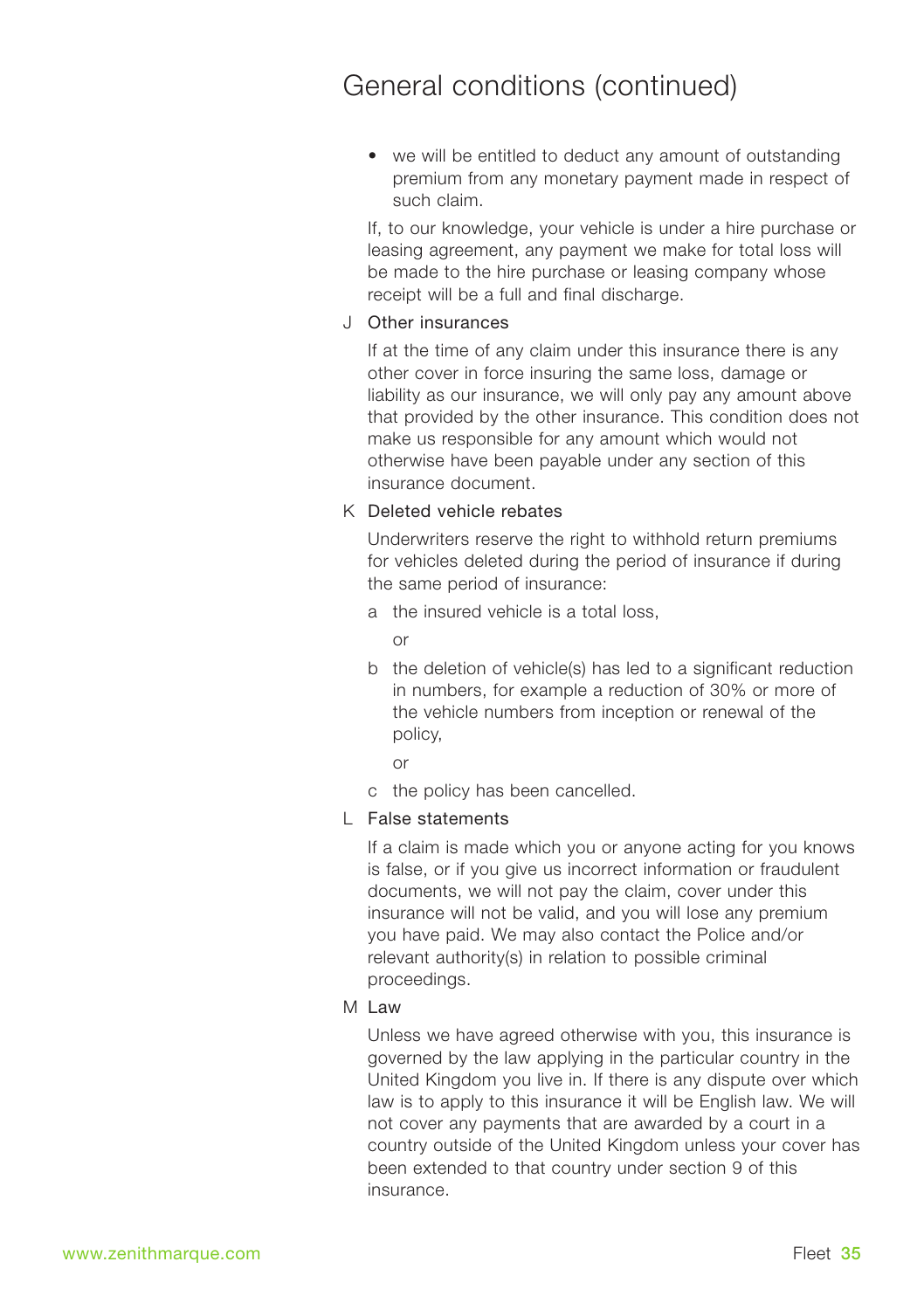## What to do if you have a complaint

We are dedicated to delivering a first class level of service to all of our policyholders. However, we accept that things can occasionally go wrong and would rather be told about any concerns you have so that we can take steps to make sure the service you receive meets your expectations in the future.

If a dispute regarding your policy or claim arises and cannot be resolved by reference to your insurance intermediary the following explains the procedures for resolving your complaint:

The resolution of complaints in relation to your policy (or any claim made under it) is delegated to our service providers in the United Kingdom, Zenith Marque Insurance Services Limited. If you have a complaint, please contact our service providers at the address below: Zenith Marque Insurance Services Ltd

Prospect House, Thanet Way,

Whitstable,

Kent CT5 3FD

When contacting Zenith Marque Insurance Services Ltd please provide:

- A policy number and/or claim number.
- An outline of your complaint.
- A contact telephone number.

Our service providers will make every effort to resolve your complaint immediately. If they cannot resolve your complaint by the end of the next working day they will acknowledge your complaint within five working days of receipt and do their best to resolve the problem within four weeks by sending you a final response letter. If they are unable to do so, they will write to advise you of progress and will endeavour to resolve your complaint in full within the following four weeks. If they are still unable to provide you with a final response at this stage, they will write to you explaining why and advise when you can expect a final response. At this point you may refer your complaint to The Financial Ombudsman Service at the following address:

The Financial Ombudsman Service

Exchange Tower

London

E14 9SR

0800 023 4567 calls to this number are now free on mobile phones and landlines

0300 123 9123 calls to this number cost no more than calls to 01 and 02 numbers

complaint.info@financial-ombudsman.org.uk

You have the right of referral within six months of the date of your final response letter. Whilst we and our UK service providers are bound by the decision of the Financial Ombudsman Service, you are not. Following the complaints procedure above does not affect your right to take legal action.